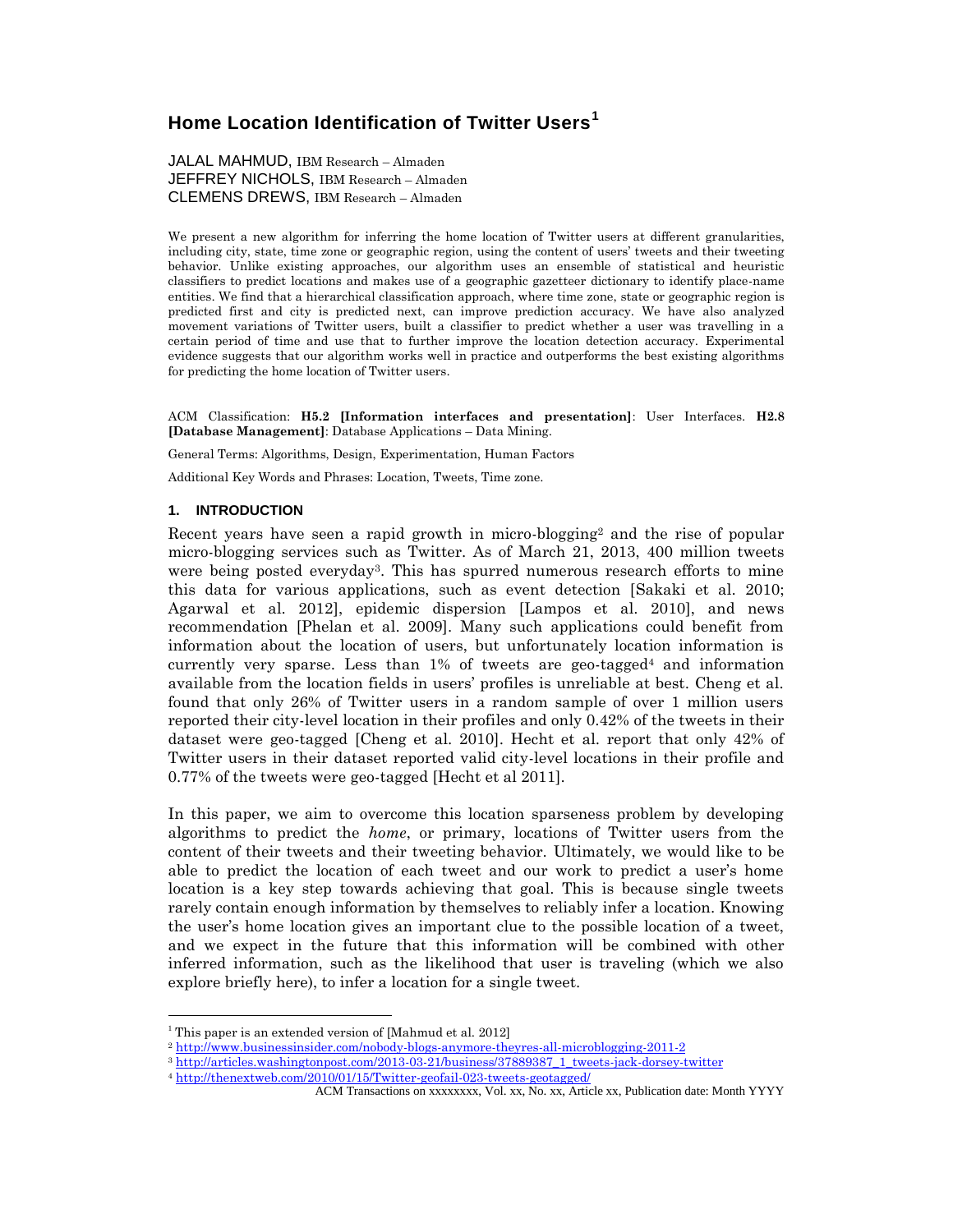Our goal is to predict home location at the city-level, though we also examine the possibility of predicting at other larger levels of granularity, such as state, time zone and geographic region. The benefit of developing these algorithms is two-fold. First, the output can be used to create location-based visualizations and applications on top of Twitter. For example, a journalist tracking an event on Twitter may want to know which tweets are coming from users who are likely to be in a location of that event, vs. tweets coming from users who are likely to be far away. As another example, a retailer or a consumer products vendor may track trending opinions about their products and services and analyze differences across geographies. Second, our examination of the discriminative features used by our algorithms suggests strategies for users to employ if they wish to micro-blog publicly but not inadvertently reveal their location.

Our research is motivated by a variety of previous work on home location inference from tweets [Eisenstein et al. 2011; Hecht et al. 2011; Cheng et al. 2010; Chang et al. 2012; Chandar et al. 2011; Kinsela et al. 2011]. A few also attempt to predict the home location of users at the city-level [Cheng et al. 2010; Chang et al. 2012; Chandar et al. 2011; Kinsela et al. 2011]. City-level location detection is more challenging than detecting location at a higher granularity such as state or country. Cheng et al. [2010], Chang et al. [2012], and Chandar et al. [2011] reported citylocation detection accuracy using an approximate metric, where a prediction is deemed as correct if it is within 100 miles of the actual city-location. Using such a relaxed accuracy metric, the best city-location detection accuracy is reported as approximately 50% [Cheng et al. 2010; Chang et al. 2012]. On the other hand, Kinsela et al. [2011] reported 32% (exact) accuracy for city-location detection. We improve on these results in our work.

In particular, we make the following contributions:

- An algorithm for predicting the home location of Twitter users from tweet contents, tweeting behavior (volume of tweets per time unit), and external location knowledge (e.g., dictionary containing names of cities and states, and location based services such as Foursquare<sup>5</sup>). Our algorithm leverages explicit references of locations in tweets (such as mentions of cities or states within the tweets), but still works with reduced accuracy when no such explicit references are available. Our algorithm uses an ensemble of several classifiers.
- An algorithm for predicting locations hierarchically using time zone, state or geographic region as the first level and city at the second level. Our approach has the promise to be used as an infrastructure for more granular location predictions in the future.
- An evaluation demonstrating that our algorithm outperforms the best existing algorithms for home location prediction from tweets. Our best method achieves accuracies of 64% for cities, 66% for states, 78% for time zones and 71% for regions when trained and tested using a dataset consisting of 1.52 million tweets from 9551 users from the top 100 US cities. We also demonstrate using the dataset of Cheng et al. [2010] that our best method outperforms their method for users' city-level home location prediction.

<sup>5</sup> <http://www.foursquare.com/>

ACM Transactions on xxxxxxxx, Vol. xx, No. xx, Article xx, Publication date: Month YYYY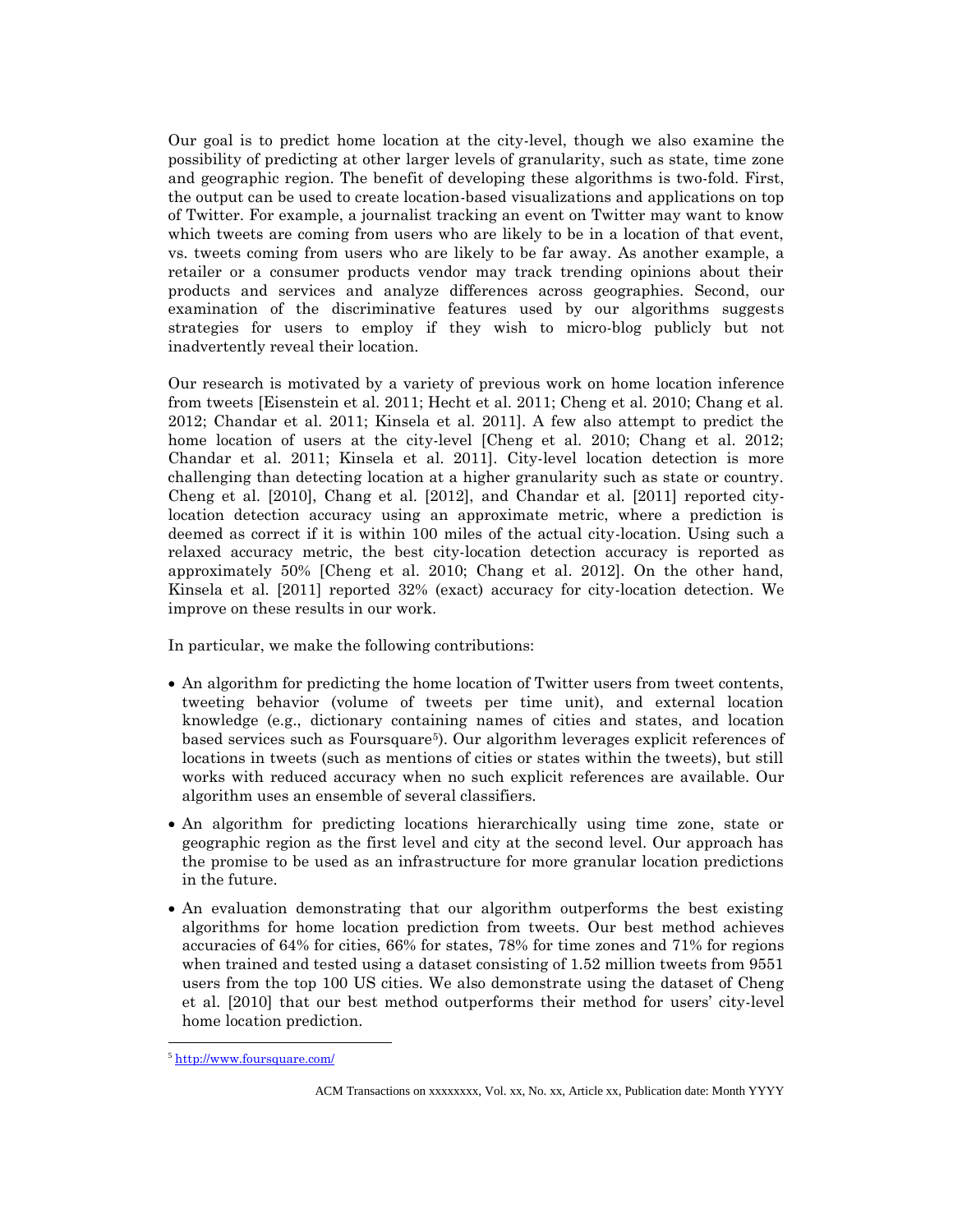An analysis of movement variations of Twitter users and correlation with location prediction, which confirms our hypothesis that locations are less accurately predictable for frequently traveling users. Based on the analysis, we present an algorithm for detecting travelling users and use the result of the algorithm to improve the location prediction accuracy. When users identified as travelling are eliminated, location prediction accuracy improves to 68% for cities, 70% for states, 80% for time-zones and 73% for regions.

In the remainder of this paper, we discuss related work, our data set, a formalization of the location estimation problem, our location classification approaches, ensemble approaches, and an evaluation of our algorithms. Then, we present our analysis of movement and location prediction. Finally, we conclude the paper with a discussion of future research.

# **2. RELATED WORK**

Our research is related to a variety of prior work in the following areas:

# **2.1 Content-based Location Estimation from Tweets**

A number of algorithms have been proposed to estimate the home location of twitter users using content analysis of tweets [Eisenstein et al. 2011; Hecht et al. 2011; Cheng et al. 2010; Chang et al. 2012; Chandar et al. 2011; Kinsela et al. 2011]. One commonality among those methods is that they build probabilistic models from tweet content.

Eisenstein et al. [2011] built geographic topic models to predict the location of Twitter users in terms of regions and states. They reported 58% accuracy for predicting regions (4 regions) and 24% accuracy for predicting states (48 continental US states and the District of Columbia). Hecht et al. [2011] built Bayesian probabilistic models from words in tweets for estimating the country and state-level location of Twitter users. They used location information submitted by users in their Twitter profiles, resolved via the Google geolocation API, to form the ground-truth of a statistical model for location estimation. They were able to get approximately 89% accuracy for predicting countries (4 countries), but only 27% accuracy for predicting states (50 states in US). The higher accuracy reported for predicting country was largely due to the uneven distribution of countries in their dataset, where 82% users were from US and hence a US-only predictor could also achieve 82% accuracy for predicting countries using that dataset.

City-level location estimation is more challenging than location estimation at higher granularities, such as states or countries, because the number of cities in a typical dataset is often much larger than the number of states, regions, or countries. Citylevel home location estimation is described in [Cheng et al. 2010; Chang et al. 2012; Chandar et al. 2011; Kinsela et al. 2011].

Cheng et al. [2010] describe a city-level location estimation algorithm, which is based on identifying *local words* (such as "red sox" is local to "Boston") from tweets and building statistical predictive models from them. However, their method requires a manual selection of such local words for training a supervised classification model. While they report approximately 51% accuracy using their approach, their accuracy metric is relaxed such that the actual city could be anywhere within 100 miles from the predicted city. When an exact city-level prediction was required, accuracy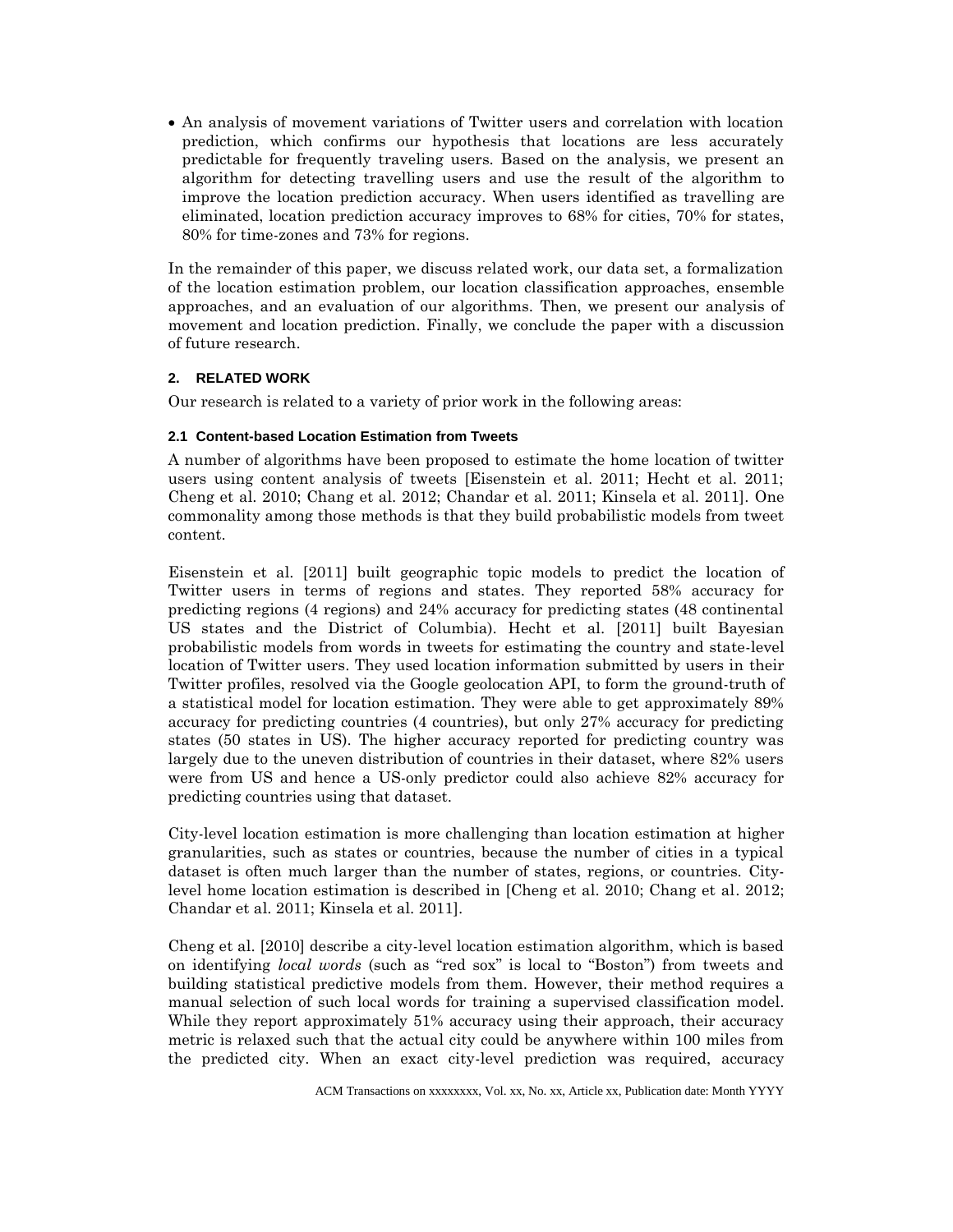dropped to less than 5%. Chandar et al. [2011] described location estimation using the conversation relationship of Twitter users in addition to the text content used in the conversation. They have used a subset of the dataset collected by Cheng et al. [2010], and reported 22% accuracy in correctly predicting city-level locations within 100 miles of actual city-location.

More recently Chang et al. [2012] described yet another content based location detection method using Gaussian Mixture Model (GMM) and the Maximum Likelihood Estimation (MLE). Their method also eliminates noisy data from tweet content using the notion of non-localness and geometric-localness. Their approach selected local words using an unsupervised approach and achieved approximately 50% accuracy in predicting city-location within 100 miles of actual city-location, which is comparable to Cheng et al. [2010].

Cheng et al. [2010], Chandar et al. [2011] and Chang et al. [2012] reported citylocation detection accuracy using an approximate metric (e.g., accuracy within 100 miles). However, Kinsela et al. [2011] reported location detection at various granularities using an exact accuracy metric (whether the detected location matches the actual location) using a language modeling approach to build models of locations. Their algorithm can predict the location of a tweet (from which location the tweet originated) as well as the location of a Twitter user, when her tweets are aggregated for a given period. For building the language models of locations, they used geotagged tweets originating from those locations. For predicting tweet-level location, they achieved 53% accuracy for country level, 31% accuracy at state level, 30% accuracy at city level and 14% accuracy at zip-code level. For user-level location prediction, accuracies are 76% for country, 45% for state, 32% for city and 15% for zip-code. In this work, we do not predict location at the zip-code level, however our accuracies for predicting location at higher granularities are better than the accuracies reported by Kinsela et al. [2011].

Our work makes use of some these findings while also going further. In particular, our content-based statistical classifier also uses a Bayesian model of local word distributions to predict location, similar to Hecht et al. [2010] and Cheng et al. [2011]. This classifier is just one of several that we use in our ensemble however, and we have improved classification further by using a hierarchy of classifiers that predict location at different granularities. In terms of accuracy, we experimentally demonstrate that our algorithm achieves higher accuracy for detecting states, regions and cities than existing algorithms. Previous work did not consider classifying the time-zone of a user, which we have added in our work. Our behavior based time-zone classifier uses novel temporal behavior-based features not used by any existing work. We have also experimentally compared the performance of our algorithm for citylevel location prediction with that of Cheng et al [2010] using their dataset.

### **2.2 Content-based Location Extraction from Tweets**

Content-based methods have also been used to determine the geo-location of a tweet or to extract location information from tweets.

Dalvi et al. [2012] studied the problem of matching a tweet to an object, where the object is from a list of objects in a given domain (e.g., restaurants). They assume that the geo-location of such objects is already known. Their model utilizes such geographic information using the assumption that the probability of a user tweeting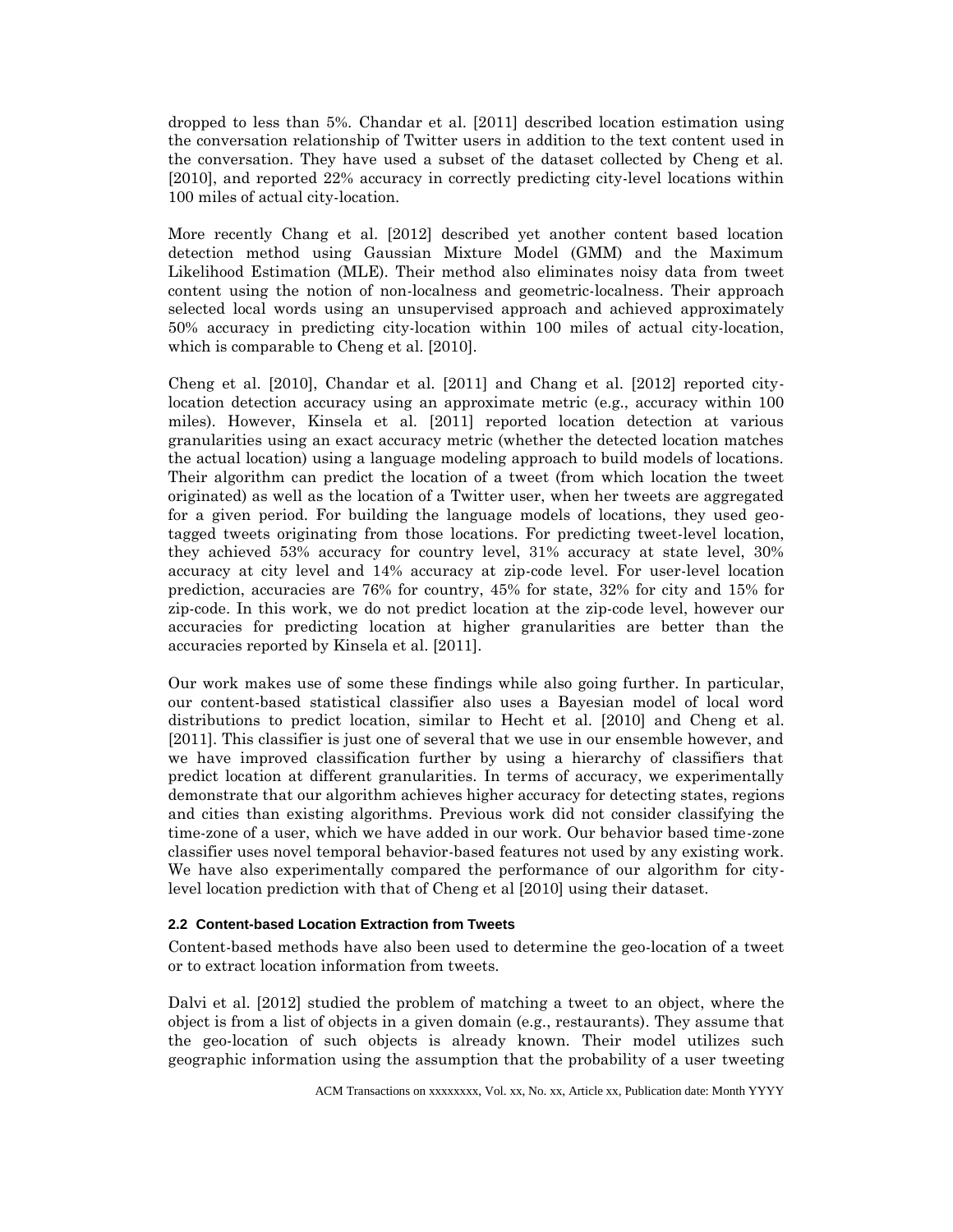about an object depends on the distance between the user's location and the object's location. Such matching can also geo-locate tweets and infer the present location of a user based on the tweets about geo-located objects. Along the same line, Li et al. [2011] describe a method to associate a single tweet to points of interests, such as a restaurant, shop or park, by building a language model for each point of interest and using standard techniques such as KL-Divergence. This is dependent on availability of enough tweets for each point of interest, and is different from estimating the home location of a user.

Recently Agarwal et al. [2012] describe a dictionary-based method for extracting location information from tweets. They use named entity recognition as well as a concept vocabulary-based method to identify words that denote a location name from tweets. For disambiguating place names, they use a machine learning method, an inverted index search on World Gazetteer data, and search using the Google Maps API. Extracting location-names from tweets is a first step to building our place-name based classifier, and disambiguation methods for extracting place names as described in Agarwal et al. [2012] is complementary to our work.

Our goal is to estimate home location of a Twitter user. Location extraction from tweets is a different problem from estimating the home location of Twitter users. However, some of the methods for matching tweets to a geo-location can be used for feature extraction for home location estimation from tweets.

### **2.3 Location Estimation without using Tweets Content**

There are efforts to estimate the location of Twitter users using location information provided in Twitter profile, geo-tagged tweets and social network information.

A number of works make use of location information submitted by users in their Twitter profiles. For example, Kulshrestha et al. [2012] have used location information reported in twitter user's profile and multiple map APIs to find location of users at country level for further analysis. They compared location information provided by multiple map APIs to reduce inference errors. In this way, they were able to infer country-level location of 23.5% of users with 94.7% accuracy. However, these techniques of location inference rely on the users themselves, whereas a large number of such users either enter incorrect non-geographic information in the location field of their profile or leave the field empty (34% as reported by Hecht et al. [2011]). In addition, map APIs do not always return the correct result.

Recently, Sadilek et al. [2012] described a location estimation method that can infer the most likely location of people for a given time period from the geo-location information of their friends for that time period. The assumption is that location information of friends is shared through GPS-enabled devices or location-based services, such as Foursquare. They have implemented both a supervised and unsupervised version of their algorithm. In their supervised approach, previously visited locations of users are also given to the prediction algorithm in addition to their friends' locations. In the unsupervised approach, such information (user's previous visited locations) is not given to the algorithm. For the unsupervised approach, they have demonstrated that when a person has at least 2 geo-active friends for whom geo-information of tweets are available, the location of the person can be predicted at the neighborhood level (e.g., a foursquare venue) with 47% accuracy using their algorithm and when 9 geo-active friends' information is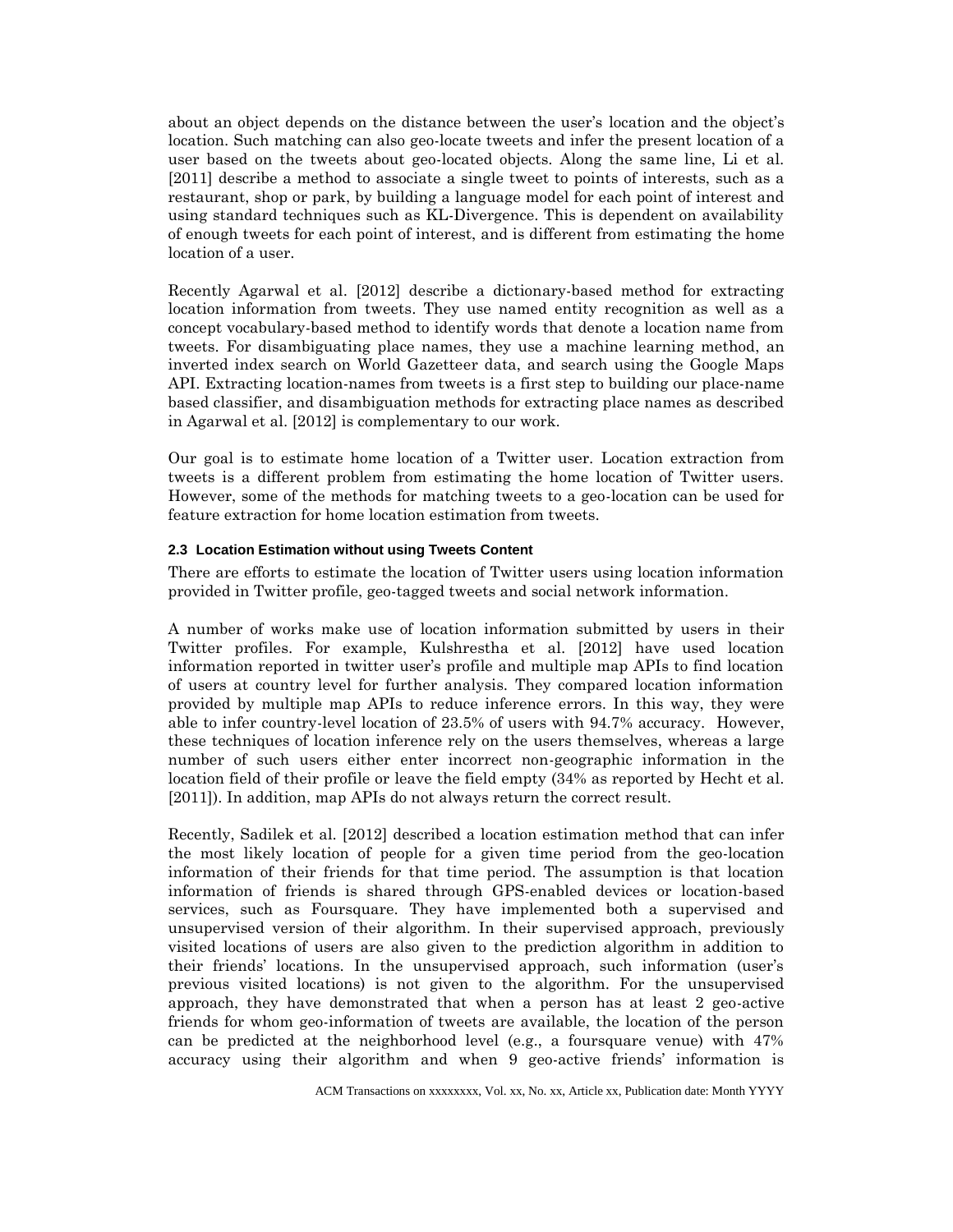available, location can be predicted with 57% accuracy. These accuracies are higher with supervised approach (77% with 2 friend's information and 84% for 9 friend's information). However their approach is dependent on one's geo-active friends (who post messages with geo-location at-least 100 times a month), and the availability of geolocation information for such friends for a given period. In addition, their location prediction algorithm also assumes that a set of locations (e.g., foursquare venues) are frequently visited by users. These assumptions may not be valid for many users who do not have such friends or do not frequently visit such popular locations.

We believe that location detection using Twitter content, Twitter profile information, geo-active users' information and social network are complementary efforts. Such approaches may be combined together to further increase accuracy, perhaps using the ensemble approach we introduce here.

# **2.4 Location Estimation from other Social Media**

Lieberman and Lin [2009] used geo-pages in Wikipedia to infer locations (as granular as small geographic regions) of their contributors. Popescu and Grefenstette predict the home country of Flickr users by analyzing manual annotations with place names and geo-tags [Popescu et al. 2010]. In contrast, our location inference algorithm does not use manual annotations or geo-tags, although geo-tags might be employed in the future to improve the accuracy of the algorithm. Backstrom et al. [2010] used the social network structure of Facebook to predict location of Facebook users. We do not currently use social network features in our algorithm, but these could be incorporated in the future.

Recently Chang et al. [2011] describe a system that can predict places where users will go next based on their previous check-ins with the Facebook Places service. Along the similar line, Gao et al. [2012] has explored the pattern of user check-ins on location-based social networks, such as Foursquare, and built a predictive model for users' check-in behaviors. Their main finding is that users with friendship tend to go to similar locations than those without, and users' visits follow a power-law distribution, which means they tend to visit few places many times and many other places few times. Cho et al. [2011] describes modeling user location from the locationbased social network Gowalla<sup>6</sup>. They have developed a periodic and social mobility model for predicting the mobility of users (e.g., when user is at "home" and when user is at "work"). Their result suggests that there is a strong periodic behavior throughout certain periods of the day alternating between primary (e.g., "home") and secondary (e.g., "work") locations on weekdays, and "home" and social network driven locations on weekends. Their work uses the check-in history of users' and their friends from a location-based social network. Their focus is not to detect the home location of Twitter users, but rather detecting their mobility patterns.

It is uncommon for us to have access to exact location information for a user, although our algorithm can use it if available (e.g., a tweet generated by Foursquare that notes the user's exact location). Instead our algorithm must rely on a variety of features collected from users' recent tweets. Furthermore, our focus is to predict users' home locations instead of their potential future locations.

 $\overline{a}$ <sup>6</sup> [http://www.gowalla.com](http://www.gowalla.com/)

ACM Transactions on xxxxxxxx, Vol. xx, No. xx, Article xx, Publication date: Month YYYY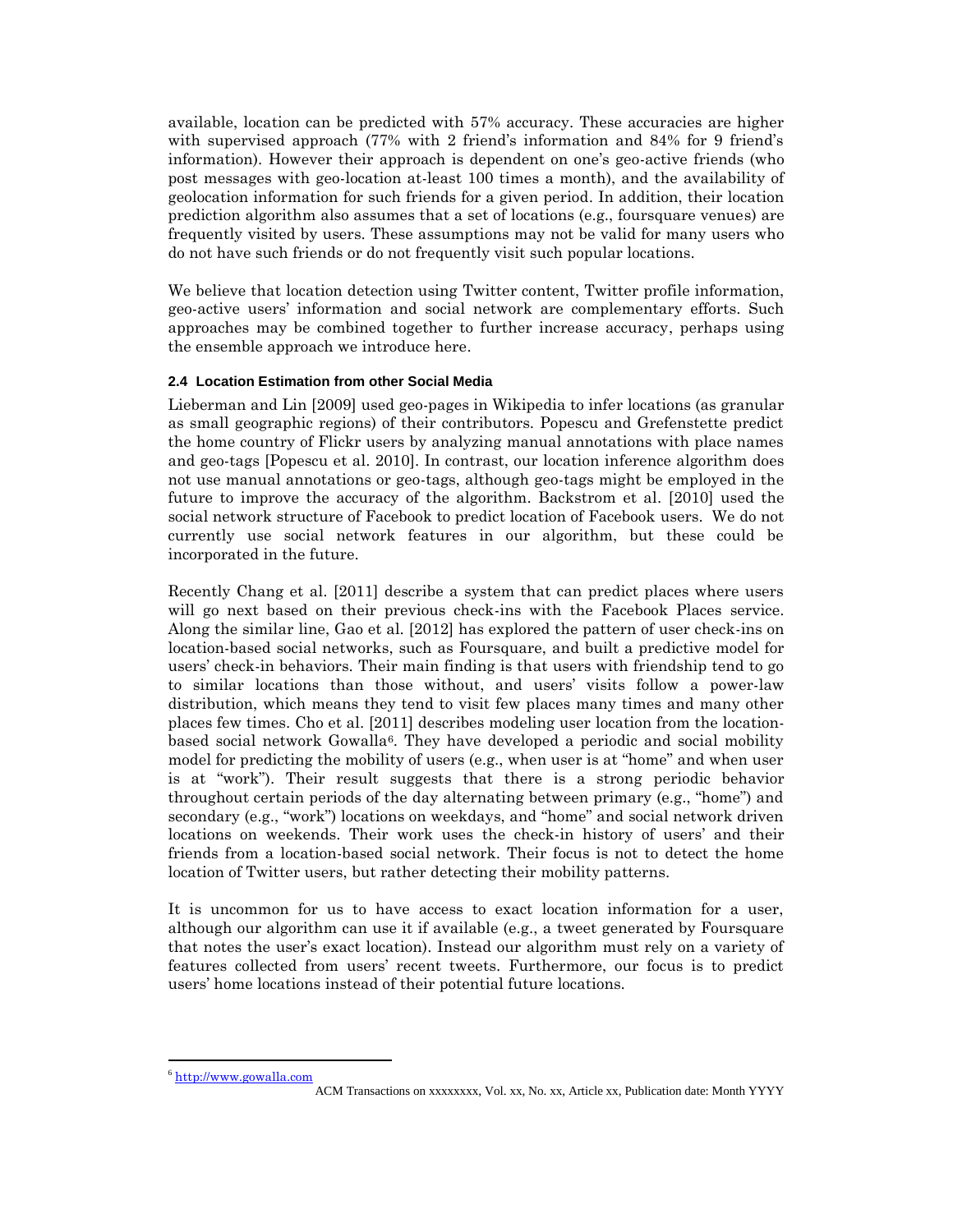Cranshaw et al. [2012] has described a clustering based model to understand the structure and composition of a city based on the social media its residents generate through location based services such as Foursquare. Their method can discover distinctly characterized areas of a city (such as neighborhoods) by using the spatial proximity of venues users check-in to and the social proximity of users. A number of researchers have used named entity detection with a geographical gazetteer for location estimation from blog posts [Fink et al. 2009] and web pages [Amitey et al. 2004; Zong et al. 2005]. We also identify names of cities and states from tweets using the USGS gazetteer and use them to build statistical models. As we will discuss later, we have found that using these terms alone does not give the best accuracy. Adams et al. [2012] has described a method to estimate geographic regions from unstructured, non geo-referenced text by combining natural language processing, geo-statistics, and a data-driven bottom-up semantics. They use the hypothesis that natural language expressions are geo-indicative even without explicit reference to place names (such as manufacturing, traffic, employment is more indicative of a larger city). They have applied their algorithm on large text documents such as blog and Wikipedia article where there are few coherent topics. This approach may not work for tweets, which are noisy and do not have a coherent topics.

### **3. DATASET**

From July 2011 to Aug 2011, we collected tweets from the top 100 cities in US by population<sup>7</sup> (see Figure 1). First, we obtained a bounding box in terms of latitude and longitude for each city using Google's geo-coding API8. We recorded tweets using the geo-tag filter option of Twitter's streaming API<sup>9</sup> for each of those bounding boxes until we received tweets from 100 unique users in each location. The city corresponding to the bounding box where the user was discovered was assumed to be the ground truth home location for that user. We discuss the validity of this assumption later in the paper.



**Figure 1. Cities in our dataset**

We then invoked the Twitter REST API<sup>10</sup> to collect each user's 200 most recent tweets (less if that user had fewer than 200 total tweets). Some users were discovered to have private profiles and we eliminated them from our dataset. Our final data set contains  $1,524,522$  tweets generated by 9551 users<sup>11</sup>. 100599 tweets  $(6.6%)$  were

<sup>&</sup>lt;sup>7</sup> [http://en.wikipedia.org/wiki/List\\_of\\_regions\\_of\\_the\\_United\\_States](http://en.wikipedia.org/wiki/List_of_regions_of_the_United_States)

<sup>8</sup> <http://code.google.com/apis/maps/documentation/geocoding/>

<sup>9</sup> [http://dev.twitter.com/pages/streaming\\_api](http://dev.twitter.com/pages/streaming_api)

<sup>&</sup>lt;sup>10</sup> [http://en.wikipedia.org/wiki/List\\_of\\_United\\_States\\_cities\\_by\\_population](http://en.wikipedia.org/wiki/List_of_United_States_cities_by_population)

<sup>11</sup> This data set is available through the ICWSM Dataset Sharing Service a[t http://icwsm.cs.mcgill.ca/](http://icwsm.cs.mcgill.ca/)

ACM Transactions on xxxxxxxx, Vol. xx, No. xx, Article xx, Publication date: Month YYYY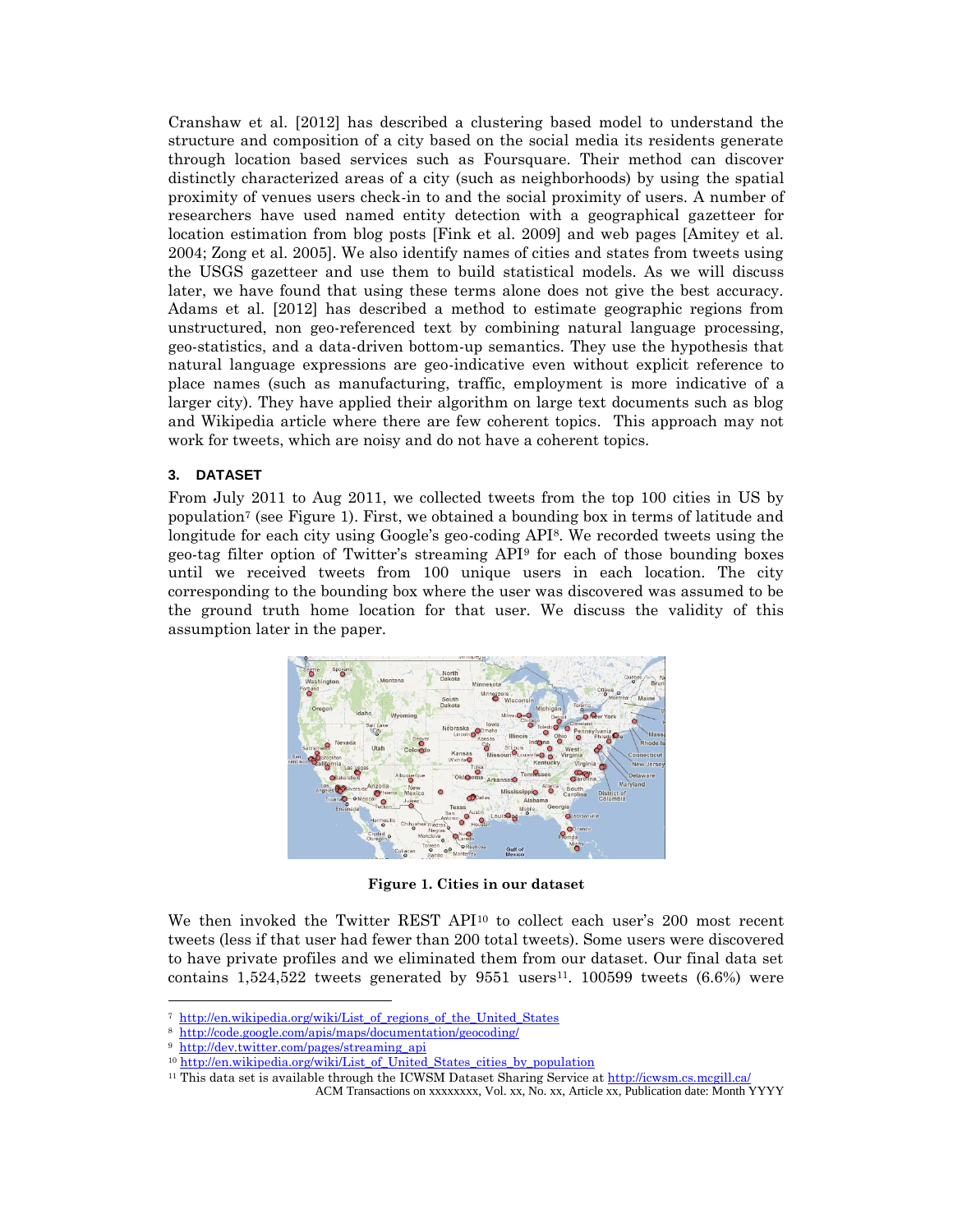generated by Foursquare and contained URLs that could be accessed to retrieve exact location descriptions. 289650 tweets (19%) contained references to cities or states mentioned in the USGS gazetteer<sup>12</sup>, however this number also includes ambiguous matches (e.g., the word "black" being matched as a town in Alabama) and the Foursquare tweets that also often contain textual references to cities or states. We divided the entire dataset into training (90%) and testing (10%) sets for 10-fold cross-validation.

|    | Tweets                                                              |
|----|---------------------------------------------------------------------|
|    | Foldin the biggest pile of clothes EVER!!                           |
| 2. | Let's cruise on today (@ House of Ambrose)<br>http://4sq.com/m1F3R5 |
| 3. | #Portland It's chocolate peanut butter!                             |
|    | Let's Go Red Sox!!!                                                 |
| 5. | Another sunny day in California!                                    |

**Table 1. Example tweets in our dataset**

# <span id="page-7-0"></span>**4. LOCATION ESTIMATION – PROBLEM STATEMENT**

For this paper, we denote location of a user u at granularity g as  $L_g(u)$ , where

$$
L_g(u) = f(S_u, T_u, E)
$$

Thus  $L_g(u)$  is a function of  $S_u$ ,  $T_u$  and E.  $S_u$  represents the set of tweets for that user, T<sup>u</sup> represents the set of creation times of those tweets, and E represents the set of external location-based knowledge available from a location based service, such as Foursquare, or a dictionary, such as the USGS gazetteer. In this equation, the desired granularity can be at any level, including country, state, geographic region, time zone, city, street or land mark. The parameter E is optional since external knowledge may not always be available. For all granularities except time zone,  $S_u$  is mandatory. Time zone estimation is possible with only  $T_u$ , however  $S_u$  and E can also be used for estimation if they are available. In this paper, without loss of generality we present location estimation for the following granularities: city, time zone, state and geographic region.

# **5. LOCATION CLASSIFICATION APPROACHES**

Here we describe each of our location classifiers in detail.

### **5.1 Content-based Statistical Classifiers**

We use three statistical location classifiers that are each trained from different terms extracted from S, the set of all users' tweets. The classifiers and their associated terms are:

**Words:** all words contained within S

- **Hashtags:** all hashtags contained within S
- **Place Names:** all city and state location names within S, as identified via a geographical gazetteer

<sup>12</sup> [http://www.census.gov/geo/www/gazetteer/places2k.html.](http://www.census.gov/geo/www/gazetteer/places2k.html)

ACM Transactions on xxxxxxxx, Vol. xx, No. xx, Article xx, Publication date: Month YYYY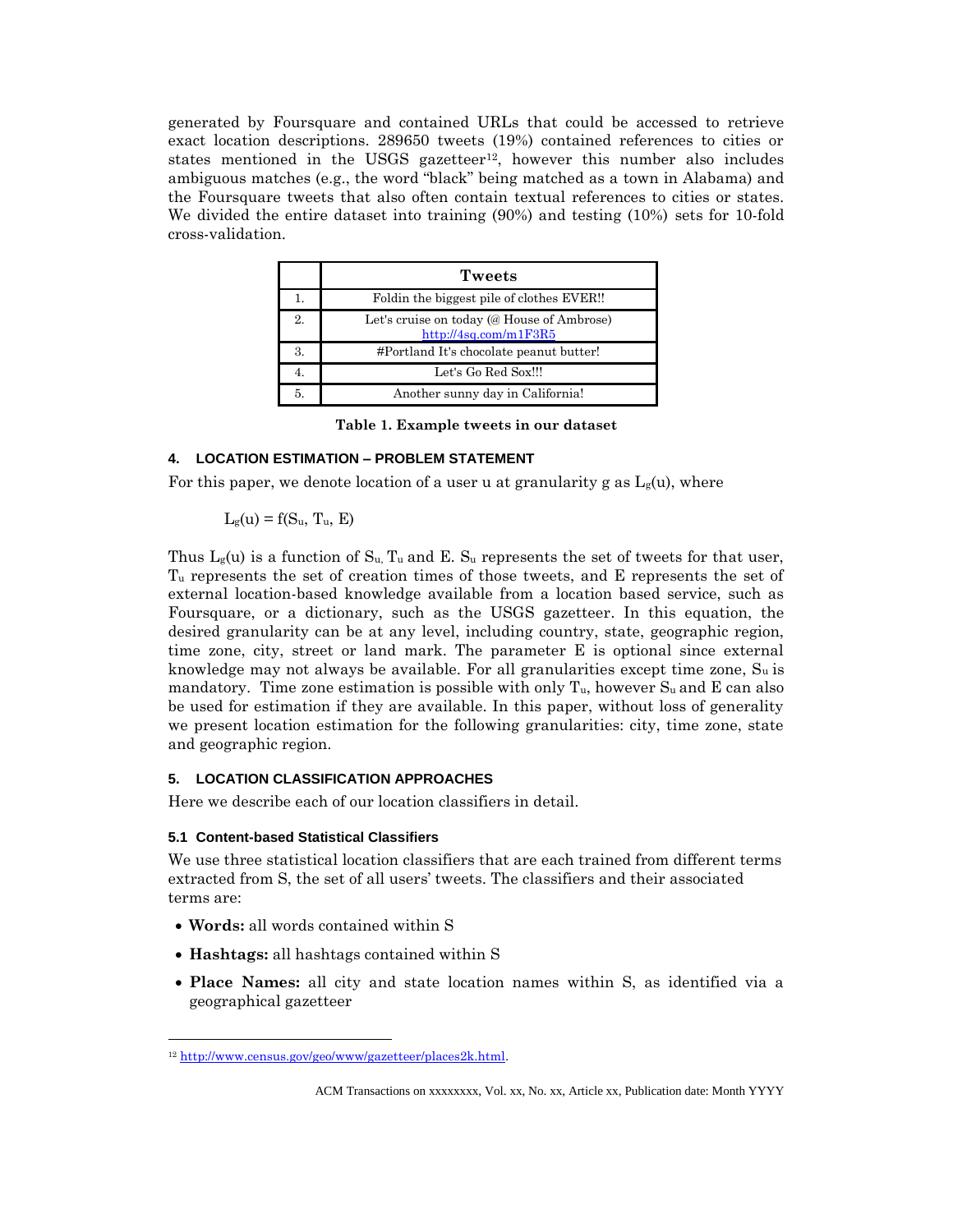These classifiers can be created for any level of location granularity for which we have ground truth. Each user in our training dataset corresponds to a training example, where features are derived from his or her tweet contents. The output is a trained model with the number of classes equal to the total number of locations of that granularity in our training dataset (e.g., total number of cities). All of these classifiers use the same approaches for feature selection, training, and classification, which are described below.

| Term  | Location<br>Type | Location<br>Conditional<br>Distribution                                     | Local? |
|-------|------------------|-----------------------------------------------------------------------------|--------|
| Grass | City             | Houston:0.31<br>Boston:0.23<br>Fresno:0.16<br>Tulsa:0.15<br>Pittsburgh:0.15 | No     |
| Vegas | Time Zone        | Pacific: 0.8588<br>Eastern: 0.0705<br>Mountain:0.0470<br>Central: $0.0235$  | Yes    |

### **Table 2. Examples of local and non-local terms with their conditional distributions**

### *5.1.1 Feature Extraction*

First, we tokenize all tweets in the training dataset, which removes punctuation and other whitespace. All URLs and most tokens containing special characters are then removed, except for tokens that represent hashtags and start with # (e.g., the token #Portland in [Table 1\)](#page-7-0).

Once the tokens have been extracted, different processes are used to extract terms for each classifier. For the Words classifier, we use as terms all tokens that are not identified as stop words or marked as nouns by a part-of-speech tagger. Stop words are defined by a standard list of 319 stop words, and parts of speech are classified using Open NLP13. We do not use adjectives, verbs, prepositions, etc. because they are often generic and may not discriminate among locations. For the Hashtags classifier, we use as terms all tokens that start with the # symbol. For the Place Names classifier, we generate a set of terms that appear in the tweets and match names of US cities and states from the USGS gazetteer. Not all city or state names are a single word, so we first generate bi- and tri-grams from the ordered list of tokens. We then compare all uni-, bi-, and tri-grams to the list of city and state names. Any matching names are used as terms. Note that some common words are used as the names of cities in the US (e.g., "eagle" is a town in Colorado, and "black" is a town in Alabama). We do not currently attempt to distinguish between uses of common words to refer to locations compared to their usual meanings.

Once we have the set of terms for a particular classifier, it is helpful to identify terms that are particularly discriminative (or "local") for a location (also discussed by Cheng et al. [2010]). For example, we found that the term "Red Sox", extracted from the 4th tweet in [Table 1](#page-7-0), is local to the city "Boston." We use several heuristics to select *local terms*. First, we compute the frequency of the selected terms for each location and the

<sup>13</sup> <http://opennlp.sourceforge.net/projects.html>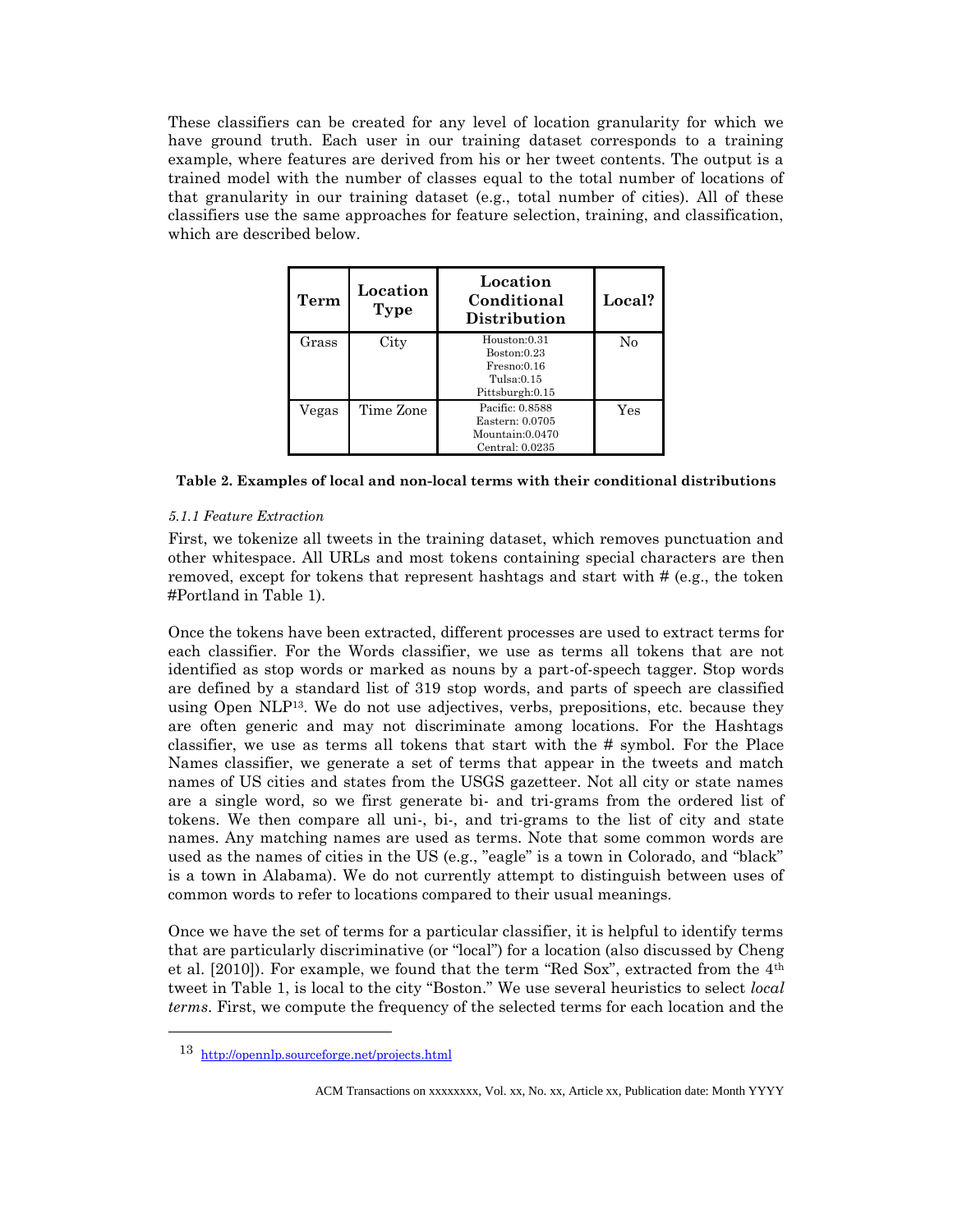number of people in that location who have used them in their tweets. We keep the terms that are present in the tweets of at least K% people in that location, where K is an empirically selected parameter. We experimented with different values and selected K=5. This process also eliminates possible noisy terms. Next, we compute the average and maximum conditional probabilities of locations for each term, and test if the difference between these probabilities is above a threshold,  $T_{diff}$ . If this test is successful, we then further test if the maximum conditional probability is above a threshold, Tmax. This ensures that the term has high bias towards a particular location. Applying these heuristics gives us localized terms and eliminates many terms with uniform distribution across all locations. We set these thresholds empirically at T<sub>diff</sub> = 0.1 and T<sub>max</sub> = 0.5. Table 2 shows a few terms and their conditional distributions. These local terms become features for our statistical models.

### *5.1.2 Training and Classification*

Once the features (i.e. local terms from the previous step) are extracted for each classifier, we build statistical models using standard machine learning approaches. We have tried a number of classifiers from WEKA<sup>14</sup> such as Naïve Bayes, Naïve Bayes Multimonial, SMO (an SVM implementation), J48, PART and Random Forest. We found that Naïve Bayes Multimonial, SMO and J48 classifiers produced reasonable classification results for our dataset; we empirically selected Naïve Bayes Multimonial.

### **5.2 Content-based Heuristic Classifiers**

We have also built two heuristic classifiers that predict users' locations at different granularities. The *local-place* heuristic classifier is specific to classifying city or statelevel location. The heuristic is that a user would mention his or her home city or state in tweets more often than any other cities or states. For every city or state in our training corpus, we compute the frequency of its occurrences in user's tweets and use this as the matching score of that user with that city or state. The city or state with the highest matching score is predicted as the location classification for that user.

The *visit-history* heuristic classifier is applicable to location classification at all granularities. The heuristic is that a user would visit places in his home location more often than places in other locations. In order to retrieve a user's visit history, we look for URLs generated by the Foursquare location check-in service in their tweets (e.g., the 2nd tweet in [Table 1](#page-7-0) contains one such URL), retrieve venue location information from those URLs (e.g., city, state) using the Foursquare API, and build a frequency-based statistic for the visited locations at the desired level of granularity. Foursquare venues typically contain detailed low-level location information, so a location value at the correct level of granularity can usually be determined. Links that cannot be resolved to a venue are discarded. The location with the highest frequency is returned as the location classification for the user.

### **5.3 Behavior-based Time Zone Classifier**

We hypothesize that users tweeting behavior follow certain patterns. For example, certain periods of the day may have more tweeting activity than others. However, such behavior is also dependent on their time zones when we consider a specific time

<sup>14</sup> <http://www.cs.waikato.ac.nz/ml/weka/>

ACM Transactions on xxxxxxxx, Vol. xx, No. xx, Article xx, Publication date: Month YYYY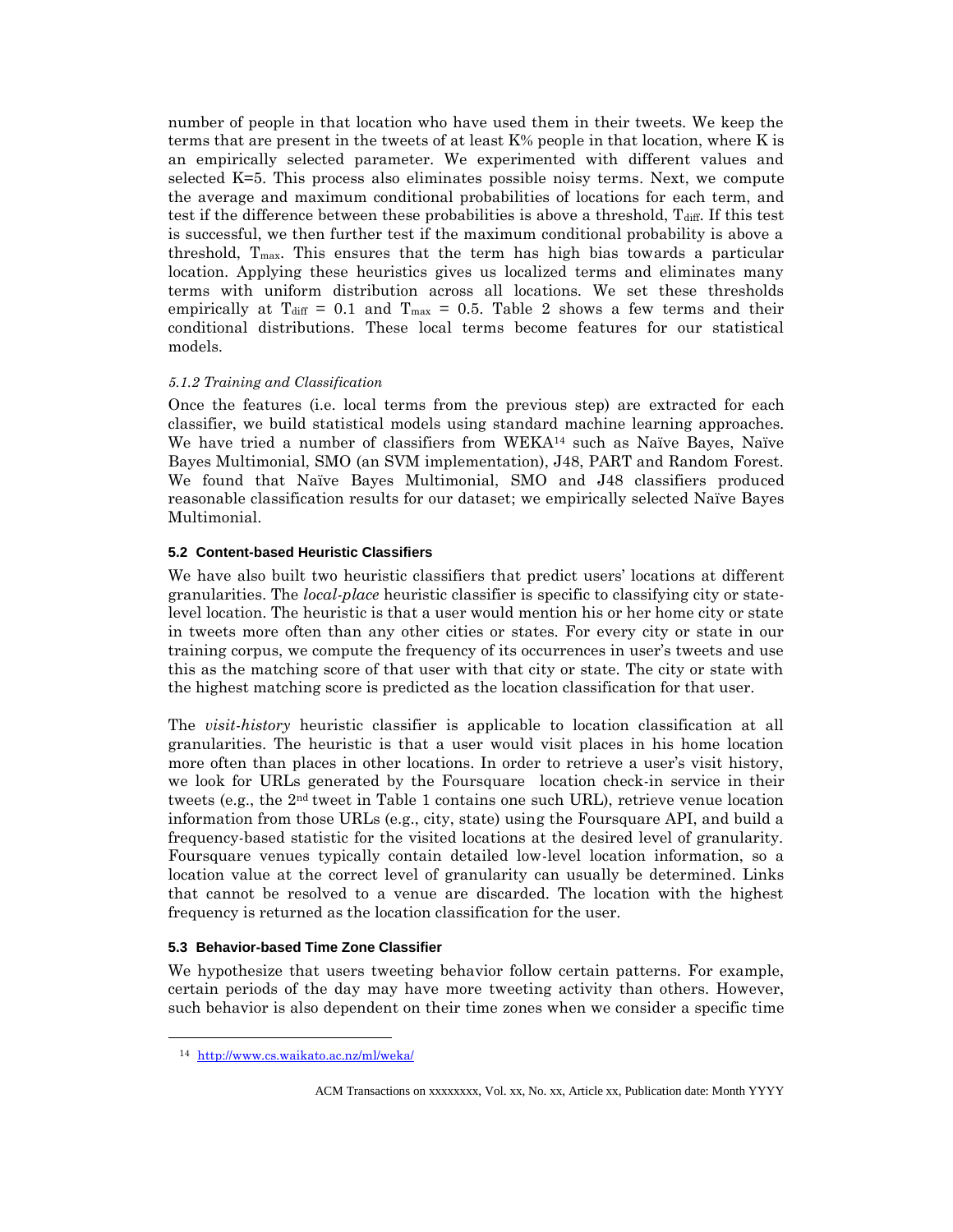(e.g., GMT+6). As an example, consider 8pm Eastern time. A user who lives in NY in the Eastern time zone is more likely to be tweeting (since s/he may already have



**Figure 2. (a) Variations of average tweet volume/user across time zones for different hours of the day (b) Variations of standard deviations of average tweet volumes across time zones for different hours of day**

returned from work) at that time in comparison to a user who lives in CA (for whom it is 5pm and s/he may be still be at work). When we compare tweet creation times for users in different time zones, we hope to discover temporal shifts in tweeting activity. Figure 2(a) shows the average tweet volume per user for each hour of the day in the four US time zones. All tweet creation times are recorded and shown in GMT. From this graph, it can be seen that tweet behavior throughout the day has the same shape in each time zone and that there is a noticeable temporal offset that a classifier should be able to leverage to predict the time zone for a user. To construct the classifier, we first divide the day into equal-sized time slots of a pre-specified duration. Each time slot represents a feature-dimension for the classifier. We have tried different sizes for time slots, e.g., 60, 30, 15, 5, and 1 minutes. We empirically chose 1 minute duration time slots for our classifier. For each time slot, we count the number of tweets sent during that time slot for each user in our training set. Since total tweet frequency in a day varies across users, we normalize the number of tweets in a time slot for a user by the total number of tweets for that user.

Figure 2(a) shows that the differences between tweet volumes in different time zones are not uniform throughout the day. For example, there is little difference in tweet volume across all of the time zones at hour 11. On the other hand, there is large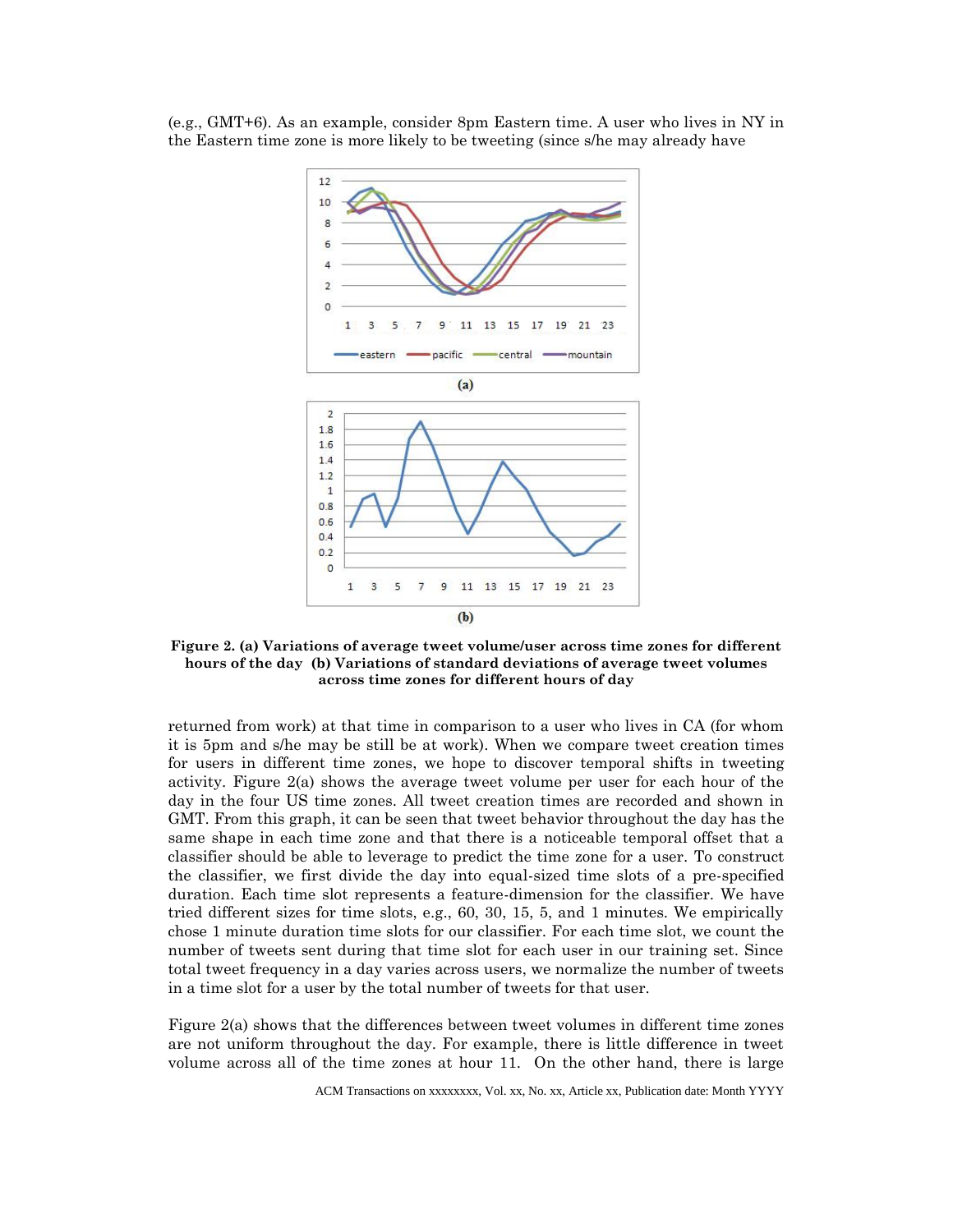difference in tweet volume across all of the time zones at hour 3 or hour 7. Figure 2(b) shows variations of standard deviations of tweet volumes across time zones. These variations show that different times of the day are more discriminative. For example, hour 7 seems to have high variation of standard deviations of average tweet volumes from different time zones. Thus, this time slot is quite discriminative to differentiate time zones by their average tweet volumes. We capture this variation in our model by weighting the feature values of each time-slot using the standard deviation for that time slot. To train the classifier, we use the Naïve Bayes classifier from WEKA.

## **6. ENSEMBLE OF LOCATION CLASSIFIERS**

We also create an ensemble of our classifiers to improve accuracy. In machine learning, multiple classifiers are often combined in an ensemble [Dietterich et al. 2010; Rokach et al. 2010], which is often more accurate than creating an individual classifier in the ensemble. Among the ensemble methods, majority voting is the simplest where the final classification is the class that receives the most votes from individual classifiers [Rokach et al. 2010]. Bagging is another approach, which is based on re-sampling the training dataset to learn individual classifiers and then using majority vote to combine classifications [Breiman et al. 1996]. More complex approaches are also used, such as boosting, where each classifier receives a weight that is learned based on classifier performance [Freund et al. 1996]. Note in this approach that the weights are learned once and then remain static when the trained classifier is used to classify new instances. There is also the dynamically weighted ensemble method, which aggregates the outputs of multiple classifiers using a weighted combination where each weight is based on the certainty of the respective classifier for classifying that instance [Jiménez et al. 1998]. Using this method, the classifier weights change dynamically based on the properties of the instance being classified.

In this work, we use a dynamically weighted ensemble method to create an ensemble of the statistical and heuristic classifiers for two reasons. First, we wanted to choose an ensemble method that would account for the differences in the available information for each user. For example, some users may have many Foursquare check-in tweets, which favors the visit history classifier, whereas others may use many location words, favoring the local term and place name classifiers. The dynamically weighted ensemble method weights each classifier differently for each instance based on a confidence estimate or certainty of that classifier for classifying that instance (different from fixed or static weighting) [Jiménez et al. 1998]. Second, we wanted to choose an ensemble method that would allow us to include both the statistical and heuristic classifiers. Several widely known ensemble methods, such as bagging and boosting, require multiple iterations of re-sampling and re-training the component classifiers, which is only possible for statistical classifiers.

Here we will introduce a metric, *Classification Strength,* which we use in our dynamically weighted ensemble implementation. Let T denote the set of terms from user's tweets that would be considered for classification using a particular classifier. For statistical classifiers, the *matching location set* is the set of locations in our trained model containing terms from T. For the local-place classifier, this set contains locations from our dataset that match content in the user's tweets. For the visithistory classifier, this set contains locations from the user's visit history that appear in our dataset. The *Classification Strength* for a user is the inverse of the number of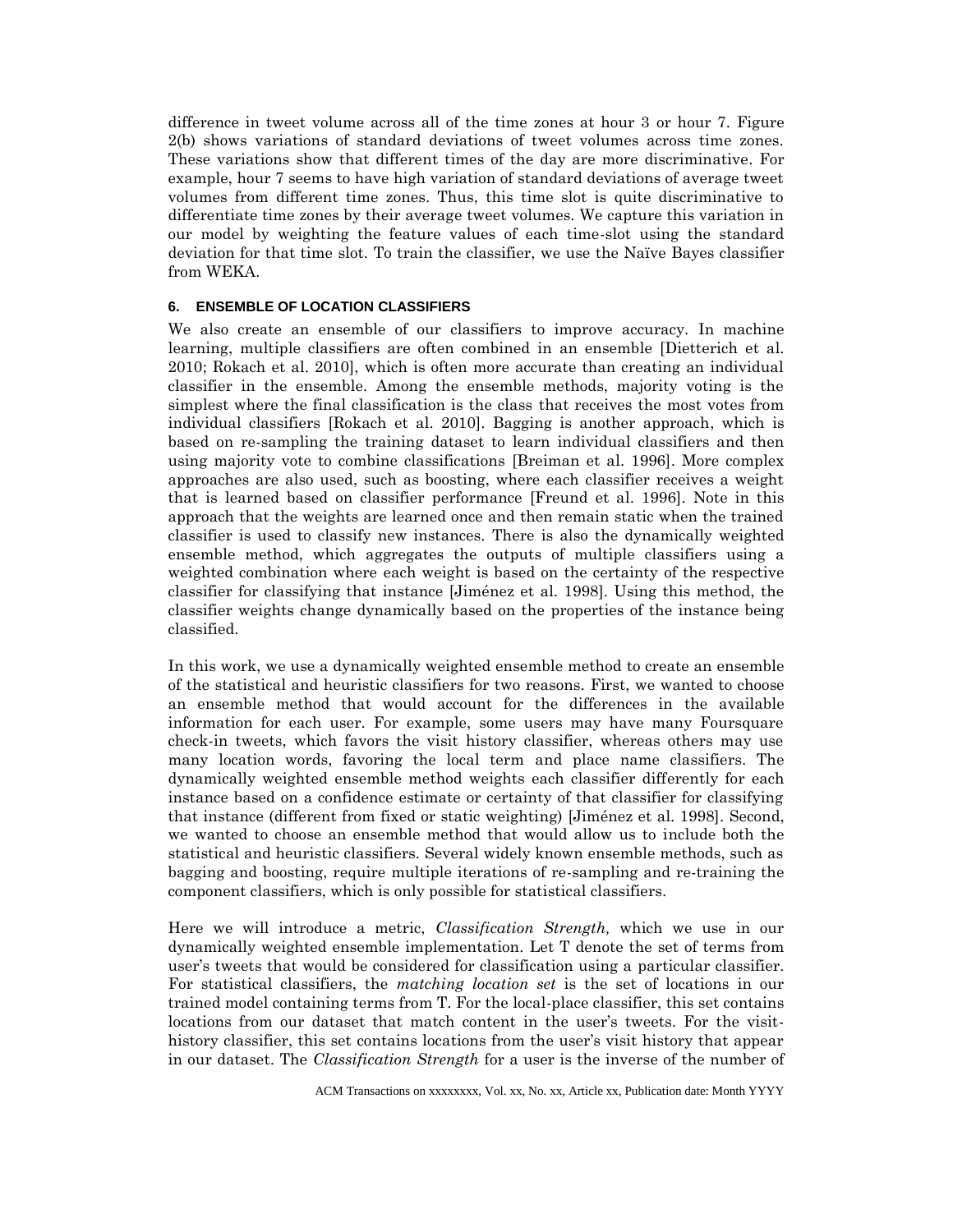possible matching locations in the matching location set. Thus, if more locations are contained in the matching location set, the classification strength will be lower and vice versa. As a concrete example, suppose that a user's tweets contained words that match to five different cities, thus producing the matching location set: {New York, Los Angeles, Chicago, Dallas, Boston}. The classification strength for this set is  $1/5 =$ 0.2.

The classification strength of a classifier for a particular instance expresses the discriminative ability of that classifier for classifying that instance. For our implementation, the classification strength of a classifier for a particular instance is used as the weight of that classifier in the ensemble for classifying that instance. For the behavior-based time zone classifier, we use the confidence value of the classification for a particular instance as its weight.

In order to validate that our dynamically weighted ensemble approach is correct, we also created ensembles using two other techniques: majority voting [Rokach et al. 2010] and multi-class AdaBoost [Zhu et al. 2009], which is an extension from the original AdaBoost algorithm [Freund et al. 1996]. As discussed previously, it was not possible to include the heuristic classifiers in the ensemble using AdaBoost, so this ensemble uses only the statistical classifiers. For completeness, we constructed two majority voting ensembles, one using only the statistical classifiers and another using both the statistical and heuristic classifiers. A comparison of the results of these different methods is presented later in the Experiments section.



**Figure 3. Different regional breakdowns used in our region-based hierarchical classifiers. a) 4 census regions, and b) 10 standard federal regions**

#### **7. HIERARCHICAL ENSEMBLE OF CLASSIFIERS**

For location classification at a smaller granularity, such as city level, classifiers have to discriminate among many locations to compute the prediction. To simplify this task, a large classification problem may be divided into multiple smaller classification problems where classifiers are organized in a hierarchy. The initial classifier in such a system will compute a high-level classification, such as for time zone, and lower level classifiers will be trained for each of the classes of the high-level classifier. The low-level classifier that is used for a particular instance is determined by the classification of the initial classifier. Such a hierarchical classification scheme has been used to improve classification performance in a number of fields such as web, biology, and document analysis [Dumais et al. 2000; Sun et al. 2001].

In our work, we have developed location predictors using a two level hierarchy. We experimented with several options as the first level of hierarchy: time zone, state,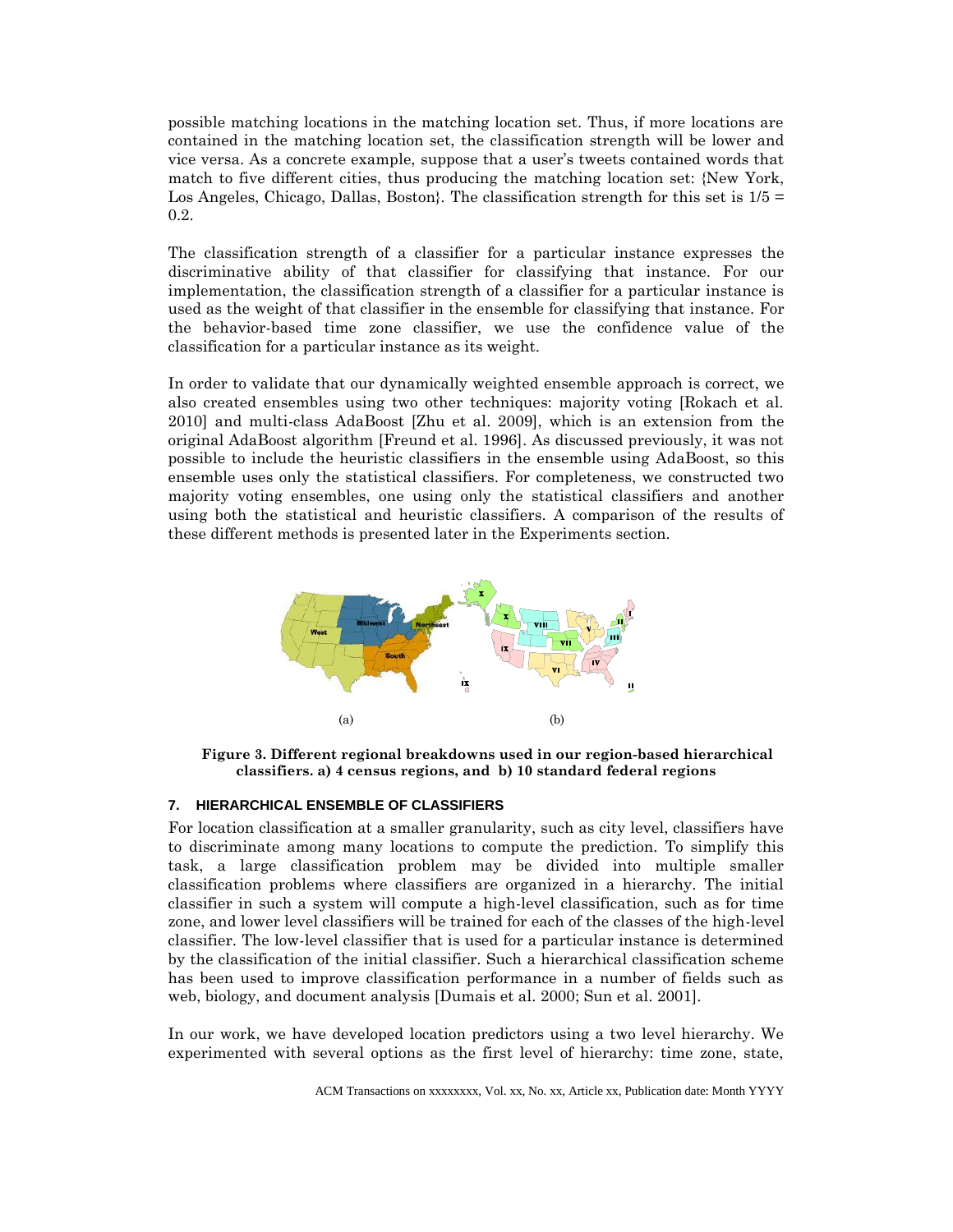and two variations of geographic regions. In all cases, city is classified at the second level.

# **7.1 Time Zone Hierarchy**

When time zone is the first level of hierarchy, we classify between only the 4 US time zones (Eastern, Central, Mountain, and Pacific) since cities in our training corpus were restricted to those time zones. We first trained an ensemble time zone classifier from our training corpus using all content-based classifiers and the behavior-based classifier. City classifiers were trained for each time zone, where each classifier was limited to predicting only the cities in its time zone and trained with only examples from that time zone.

# **7.2 State Hierarchy**

In this classification scheme, we use US states as the first level of the hierarchy. The ensemble state classifier contains only our content-based classifiers, city classifiers are built for all states that contain more than one city in our data set.

# **7.3 Region Hierarchy**

In this classification, we use US geographical regions as the first level of hierarchy. We tried two different regional breakdowns of the US: census and federal<sup>15</sup> (See Figure 3 for regional breakdowns). The US Census Bureau divides the US into four regions (Northeast, Midwest, South, and West). The standard Federal Regions were established by the Office of Management and Budget and is composed of 10 regions each containing 4 to 6 adjacent states. The regional hierarchical classifiers are built using the same basic approach as for the state hierarchical classifiers.

# **8. EXPERIMENTS**

 $\overline{a}$ 

We conducted many experiments to evaluate different aspects of our algorithms. Let the total number of users in our test set be n. When this is given to our location predictor, only  $n_1$  predictions are correct. Hence, we define accuracy of classification as  $n_1/n$ .

# **8.1 Individual Classifier Performance**

[Table 3](#page-14-0) shows the comparative performance of the individual location classifiers. The Place Name statistical classifier gives the best accuracy. The high accuracy of the place name-based classifier may be explained by the fact that many users send tweets containing names of places (cities and states in our system), and those place names tend to have bias towards users' home cities. The low accuracy of the visithistory classifier is due to the sparseness of the needed Foursquare URLs in our dataset (only 6.6% of tweets in our dataset contained these URLs and some of these could not resolved to a venue).

<sup>15</sup> [http://en.wikipedia.org/wiki/List\\_of\\_regions\\_of\\_the\\_United\\_States](http://en.wikipedia.org/wiki/List_of_regions_of_the_United_States)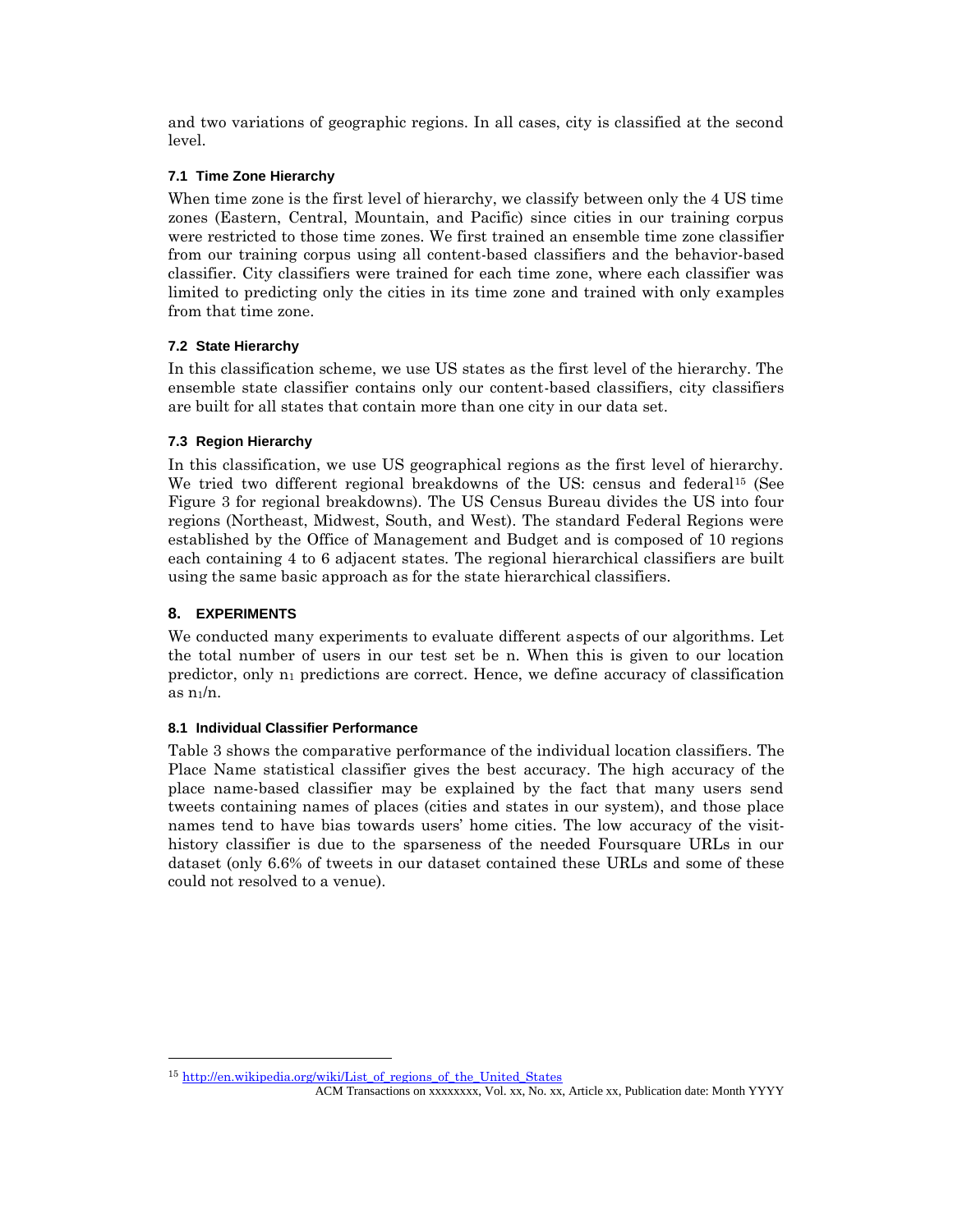|          | $\overline{111}$<br>Word | Hashtag | Place name | Local-place | Visit-history |
|----------|--------------------------|---------|------------|-------------|---------------|
| Accuracy | $\rm 0.34$               | v. r    | $\rm 0.54$ | υ.υ         | U. LJ         |

<span id="page-14-0"></span>**Table 3. City-level location prediction accuracy comparison among different classifiers**

#### **8.2 Ensemble Classifier Performance**

We evaluate our ensemble classifier approach by comparing three alternative designs:

- i) A *single statistical classifier* where words, hashtags and place names are used together as features
- ii) An *ensemble of only the statistical classifiers* for words, hashtags and place names
- iii) An *ensemble of the statistical and heuristic classifiers*

Table 4 shows that boosting outperformed majority voting when we constructed an ensemble of only the statistical classifiers, however the dynamically weighted ensemble performed slightly better than boosting. Table 5 shows that the dynamically weighted ensemble slightly outperformed majority voting when we constructed an ensemble of both the statistical and heuristic classifiers.

| <b>Majority Voting</b>      | 0.51 |
|-----------------------------|------|
| <b>Boosting</b>             | 0.55 |
| <b>Dynamically Weighted</b> | 0.56 |
| Ensemble                    |      |

**Table 4. City-level location prediction accuracy comparison for ensemble of statistical classifiers**

| <b>Majority Voting</b>      | 0.55 |
|-----------------------------|------|
| <b>Dynamically Weighted</b> | 0.58 |
| Ensemble                    |      |

**Table 5. City-level location prediction accuracy comparison for ensemble of statistical and heuristics classifiers**

|          | Single Statistical<br>Classifier | Ensemble of<br>Statistical<br><b>Classifiers</b> | <b>Ensemble of Statistical and</b><br><b>Heuristics Classifiers</b> |
|----------|----------------------------------|--------------------------------------------------|---------------------------------------------------------------------|
| Accuracv | ).38                             | 0.56                                             | $_{0.58}$                                                           |

#### **Table 6. Effect of ensemble for city-level location prediction**

Table 6 shows the best performance of each of our alternative designs. Observe that using an ensemble of the statistical classifiers yields higher performance than a single statistical classifier that uses the same features. This is because each feature category has its own unique discriminative ability for location classification, and in a single classifier each is weighted equally. When a separate classifier for each feature category is constructed, the different discriminating abilities of each classifier can be weighted appropriately for each instance, resulting in better classification performance. The performance of the ensemble of statistical and heuristic classifiers is superior to the other two options, suggesting that the heuristic classifiers add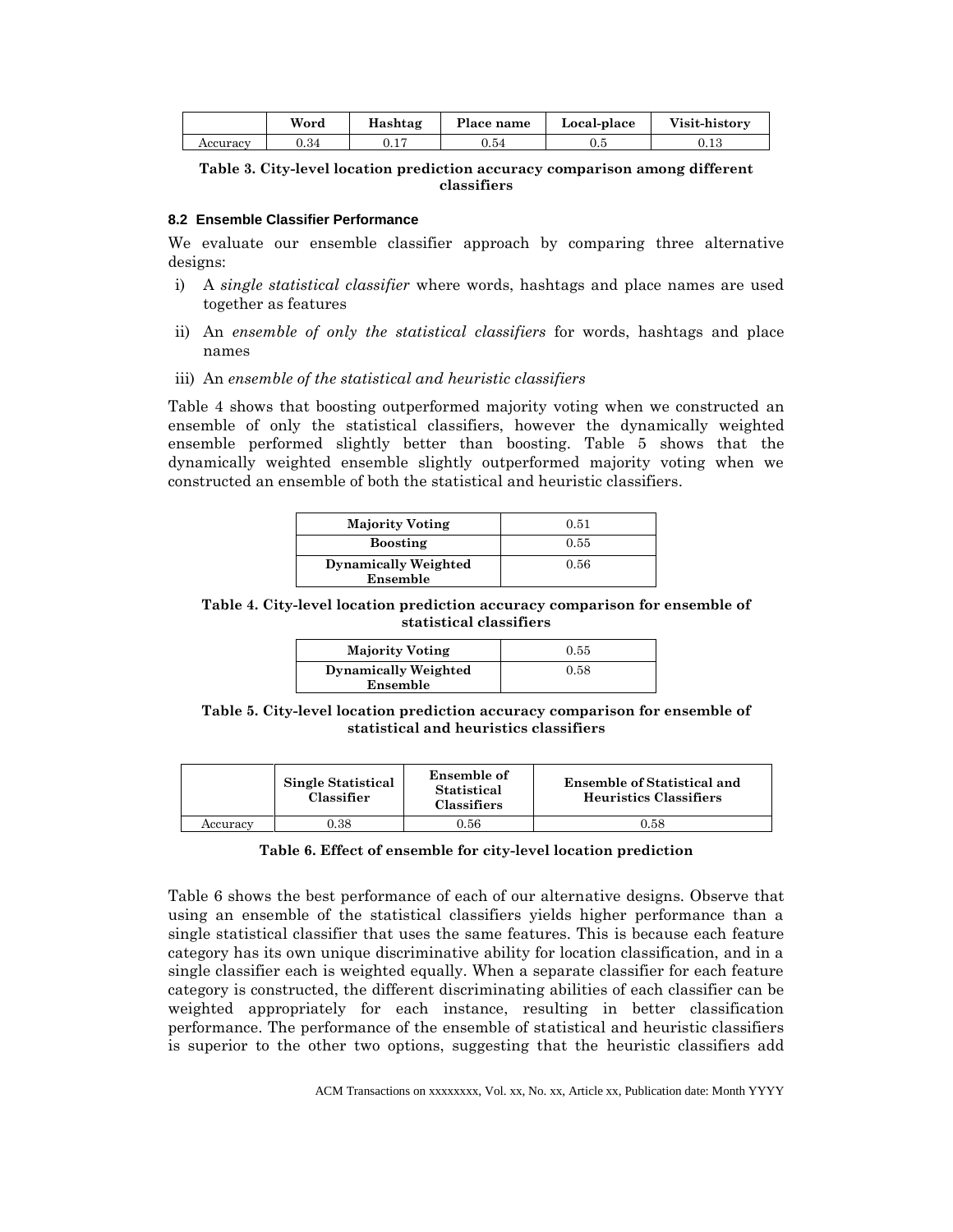additional discriminative power to the ensemble. The remaining results in this paper were generated using this ensemble design.

### **8.3 Classification Performance at Multiple Location Granularities**

Table 7 shows the performance of our content-based ensemble classifiers for predicting location at the level of city, time zone, state and geographic region. Performance is generally higher for classifiers that discriminate between fewer classes.

|          | City | <b>State</b> | Time zone    | Region<br>(federal) | Region<br>(census) |
|----------|------|--------------|--------------|---------------------|--------------------|
| Accuracy | 0.58 | 0.66         | 79<br>∪. 7 ∪ | 0.69                | 0.71               |



**Table 7. Content-based location prediction performance**

**Figure 4. Time-zone classification using tweet-behavior** 

Figure 4 shows the performance of the behavior-based time zone classifier for various time slot sizes. Performance improves when time slots are weighted, and we also see an improvement in performance when the time slot size is reduced. Performance seems to level off at a slot size of 1 minute; we use that time slot size with weighting in the remainder of this paper.

|          | Content | Tweet-<br>behavior | Combined   |
|----------|---------|--------------------|------------|
| Accuracy | 0.73    | $0.76\,$           | $\rm 0.78$ |

**Table 8. Time-zone prediction accuracy**

Table 8 shows that we get the best time zone classification when the behavior-based classifier is combined with content-based classifiers in an ensemble (using the dynamically weighted ensemble approach).

# **8.4 Performance of Hierarchical Location Estimator**

Table 9 shows the performance of different hierarchical classification approaches for city location estimation. Note that the performance of all hierarchical classifiers is superior to the single level ensemble for city prediction. The time zone based hierarchical classifier performs the best, which is largely due to the higher accuracy of predicting time zones compared to states or regions.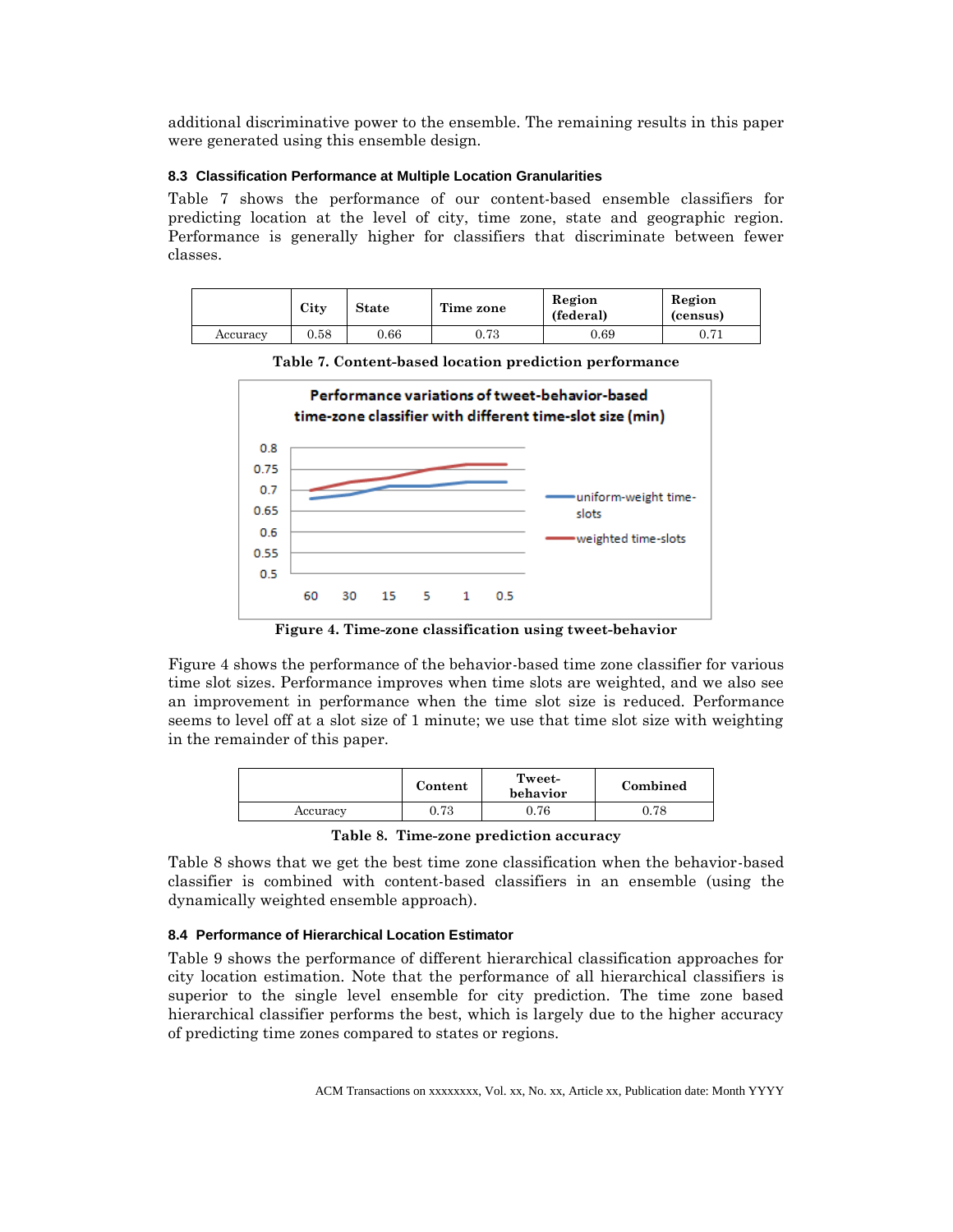|          | Using     | Using     | Using           | Using region |
|----------|-----------|-----------|-----------------|--------------|
|          | time-zone | State-    | region(federal) | (census)     |
|          | hierarchy | hierarchy | hierarchy       | hierarchy    |
| Accuracy | 0.64      | 0.59      | $0.6\,$         | 0.62         |

| Table 9. Performance of hierarchical city location estimator |
|--------------------------------------------------------------|
|--------------------------------------------------------------|







**Figure 5. Comparison of our hierarchical city location predictor (with time zone hierarchy) with the best available algorithm**

 $(b)$ 

#### **8.5 Comparison with Existing Approach**

We compare the performance of our algorithm with that of Cheng et al. [2010], the previous best performing city-level location classification approach, using their dataset. We obtained Cheng et al. [2010]'s data set through correspondence with the authors.

Their dataset consists of separate training and test sets. The training set, which contains 4124960 tweets from 130689 users, consists of users who specified their location in their profile using a valid city, state pair as verified using the USGS gazetteer. The test dataset contains 5156047 tweets from 5190 users. These users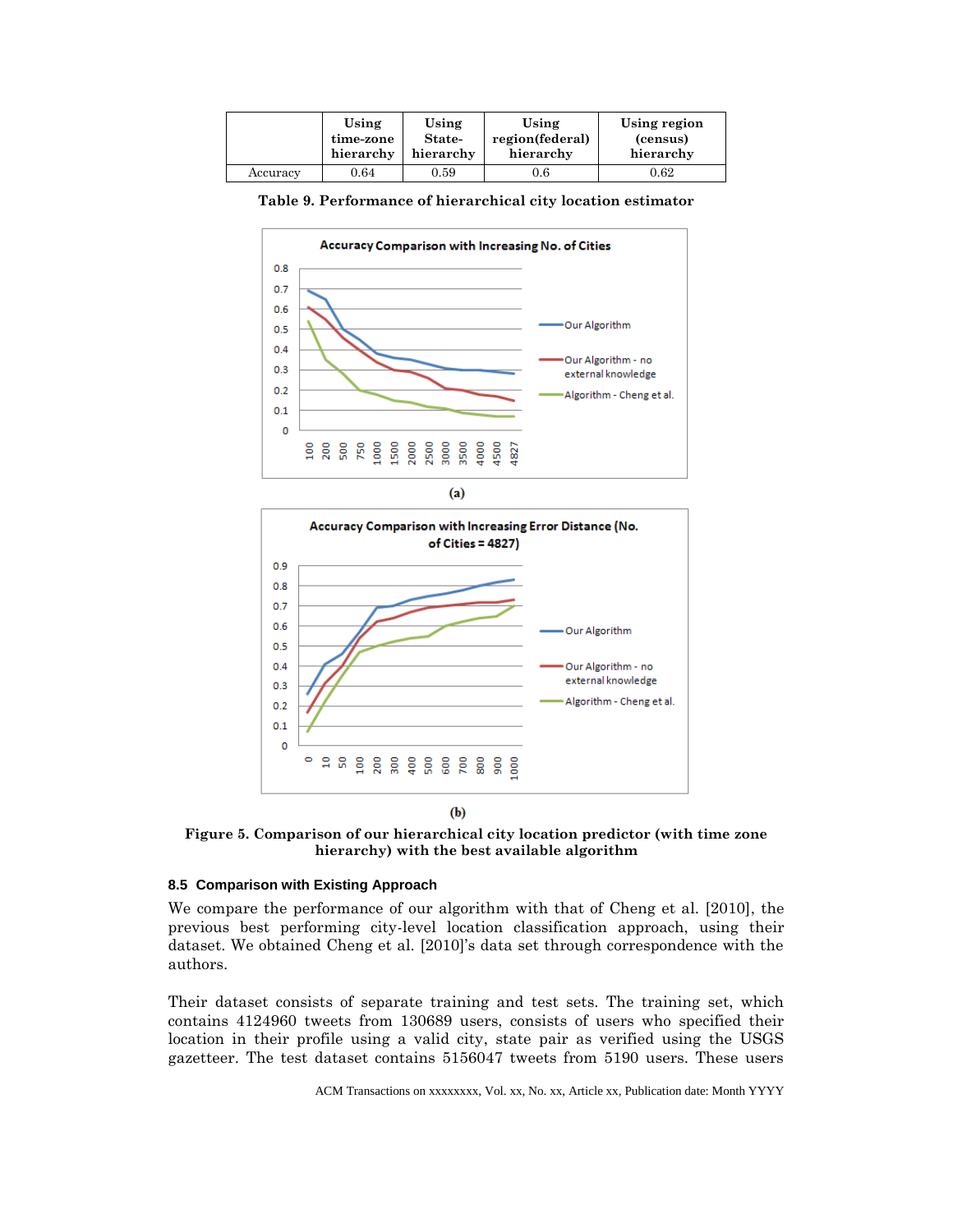reported their location in their profile as a string representing a latitude/longitude coordinate, presumably as set by their smart phones. The training dataset contains only 8 tweets containing Foursquare URLs, and the test dataset contains 10956 such tweets, representing 0.2% of the tweets in that dataset.

For comparison, we implemented their algorithm and used multiple accuracy metrics: exact accuracy and their own distance-based relaxed accuracy metric [Cheng et al. 2010]. The relaxed accuracy metric counts a location prediction as correct if it is within X miles of the actual location of the user. Figure 5 shows the performance of both algorithms: our hierarchical city location predictor with time-zone hierarchy (our best algorithm for city prediction) and our implementation of Cheng et al.'s algorithm. In particular, Figure 5(a) shows the accuracy comparison when we considered different subsets of data from the original dataset. For each subset, we first fixed N which is the number of cities (e.g.  $N = 500$ ). Then, we randomly selected N cities from the list of the cities in the dataset. Then, we only included tweets from users who reported those cities as their locations in our training and test set. We tried different values of N, such as 100, 200, 500, 1000, 4827 (total no. of cities in the original dataset). We observe that, our algorithm outperforms Cheng et al.'s algorithm in all cases. Figure 5(b) shows accuracy comparison when we fixed the total number of cities  $N = 4827$ , however varied the error distance. We considered different error distances such as 0, 10, 50, 100, 1000. Our algorithm outperforms Cheng et al.'s algorithm in all cases. Since Cheng et al. did not use any external knowledge (such as a geographic gazetteer), we also compare the performance of our algorithm without the use of any external knowledge (by removing the place-name and visit-history classifiers from the ensemble). Even without external knowledge, our algorithm still has superior performance.

### **8.6 Effect of Explicit Location Reference**

We were curious about the impact of the availability of explicit location references, such as place name mentions and the presence of Foursquare URLs, on classification performance. If the impact is substantial, then users can effectively mask their location by never mentioning place names. To test this, we computed the performance of just the word and hashtag statistical classifiers in an ensemble. We found that locations are still predictable, but accuracy was reduced (city level location predictor was able to predict with 0.34 accuracy without hierarchy and 0.4 accuracy with time-zone hierarchy). This suggests that users may be able to partially mask their location by being careful not to mention location names in their tweets. It may also be possible to create Twitter clients that detect location names and either warn users before posting the tweet or automatically modify the tweet to remove or obscure the location name.

#### **8.7 Real World Usage Issues**

There are several factors that might affect the performance of our algorithm in real world usage. First, it may not be possible to collect 200 tweets for every user, especially when tweets are collected using stream-based methods. How does accuracy change as the number of tweets for a user is decreased? We explored this scenario by capping the number of tweets for each user and found, unsurprisingly, that performance drops with the number of tweets per user. Figure 6 shows the result for city classification using a hierarchical ensemble based on time zone. Performance generally drops with decreasing tweets since with fewer tweets our classifiers lack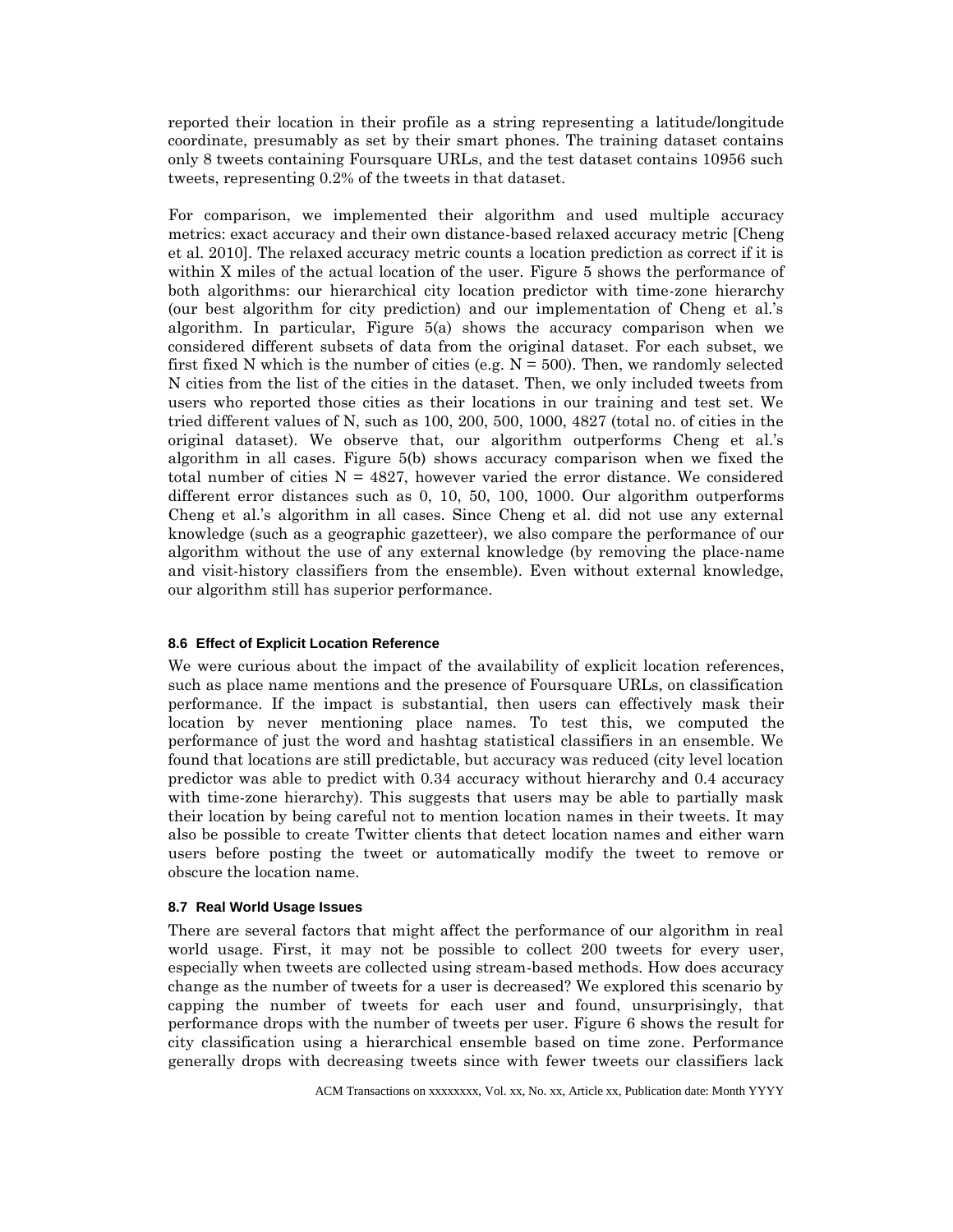enough features to accurately predict locations. We also compute the time required to make a location prediction, and found that our location predictor can compute the prediction for a user in less than a second (670 ms to make a prediction when 200 tweets/user is used and only 200 ms to make a prediction when 50 tweets/user is used). This is likely less than the time needed to retrieve a user's most recent tweets from Twitter, and suggests that our algorithm should be applicable in settings when reasonably accurate predictions are needed from few tweets and within a short time.



**Figure 6. Accuracy variation with decreasing total number of tweets per user**

#### **9. MOVEMENT AND LOCATION PREDICTION**

In our work so far, we have made an assumption that users are from the location in which we initially detected them and that they did not change locations during the period of the 200 tweets that we recorded for each user. Obviously, this assumption is unlikely to hold for all 9551 users and it is important to understand the impact of this assumption on the the results of our algorithm. In addition, if it is possible to identify the users who have travelled, then we can treat them separately and potentially improve classification performance for all users.

#### **9.1 Effect of Movement on Location Prediction**

To test our assumption about the location of users and understand its impact on our results, we analyzed the geographical distribution of the geo-tagged tweets in our corpus (note that geo-tags are not used in any of our prediction algorithms, although around 65% of the tweets in our dataset are geo-tagged). Table 10 and 11 show that most of our users stayed within 10 miles of the location in which we found them across all of their historical 200 tweets; location prediction accuracy is also higher for those users. This suggests that our ground truth assumption, that users are at home in the location where we identified them, is correct for most of our users.

|            | $0 - 10$ | 11-100 | 101-500    | $500+$  |
|------------|----------|--------|------------|---------|
| % of users | 0.77     | 0.15   | $0.07\,$   | 0.01    |
| Accuracy   | 0.66     | 0.61   | $\rm 0.52$ | $0.5\,$ |

**Table 10. Percentage of users and prediction accuracies for different average geodistance (miles) between tweets.**

|          | $0 - 10$ | 11-100 | 101-500 | $500+$ |
|----------|----------|--------|---------|--------|
| $%$ of   | 0.31     | 0.39   | 0.09    | 0.21   |
| users    |          |        |         |        |
| Accuracy | 0.69     | 0.68   | 0.58    | 0.52   |

**Table 11. Percentage of users and prediction accuracies for different max geodistance (miles) between tweets.**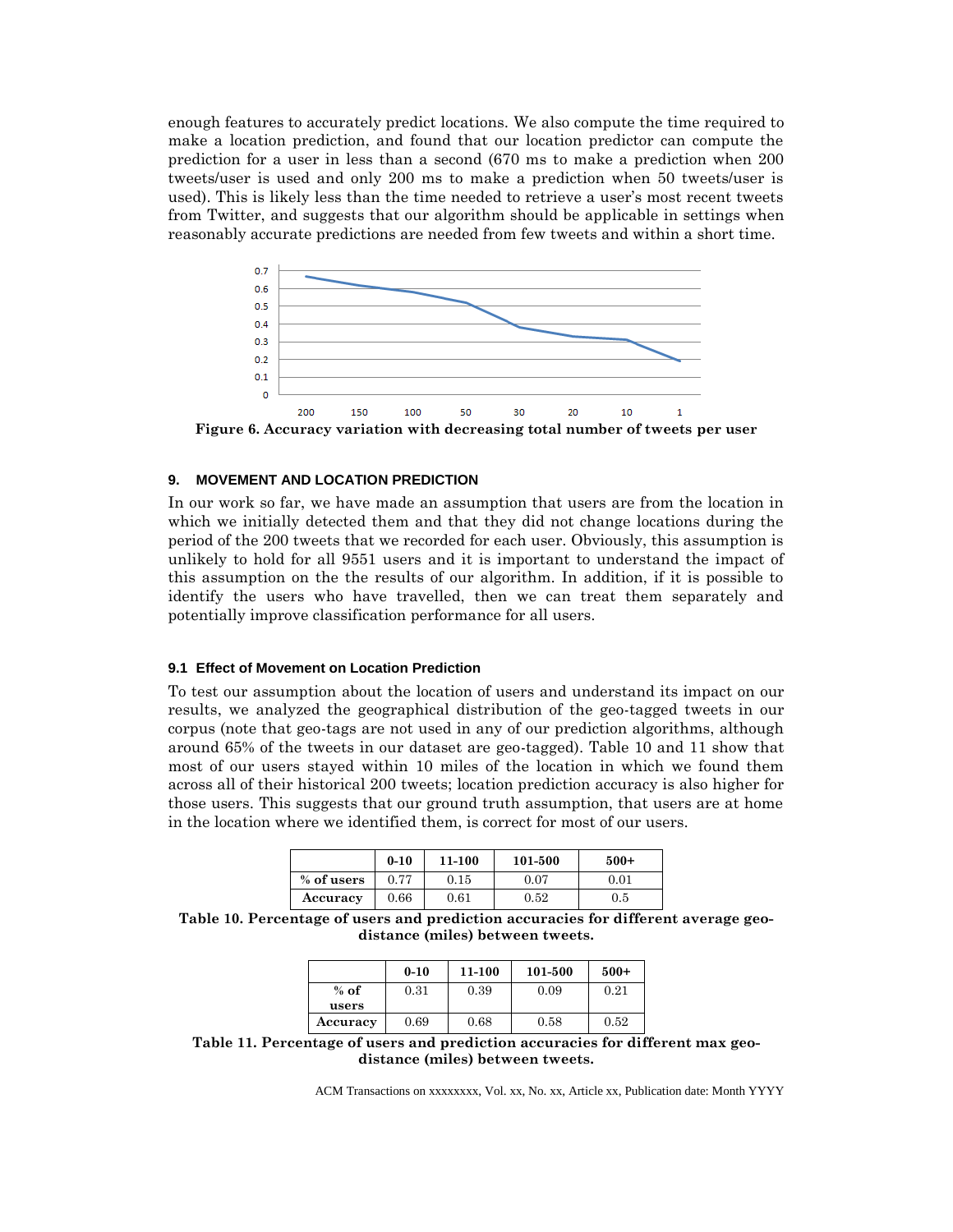### **9.2 Detecting Travelling Users**

Based on the result on the previous subsection, it seems that a classifier for traveling users could be added to our location prediction algorithm as a pre-filtering step to eliminate traveling users. We attempt to build such a binary classifier from our data.

To train the classifier, we use the tweets with their geo-tagged information. A user was labeled as traveling if his/her maximum geo distance between tweets was above 100 miles, and not-traveling otherwise. Like our location classification approach, we used words, place names, and hashtags as features. Similar to the feature extraction method described in section 5, we tokenize all tweets in the training set to remove punctuation, white spaces, URLs and tokens containing special characters except for tokens that represent hashtags. We also apply stop word elimination and part of speech analysis using OpenNLP to identify words (marked as nouns by a part-ofspeech tagger). Hashtags are all tokens starting with the # symbol, and place names are identified using USGS gazetter using the same approach described in section 5. In addition, we used time-based features that were calculated as the standard deviation of tweeting times in a particular slot of the day (24 slots for the entire day, 1 hour for each slot).

We tried with several classification algorithms from WEKA such as SMO, Naïve Bayes, Logistic Regression, J48, Random Forest. We selected SMO, which outperformed other classifiers and produced 75% F1 with 10-fold cross-validation.

### **9.3 Improving Location Prediction using Travelling Users Detection**

We used the result of this classification for eliminating travelling users from our test set, which resulted in improvements in location prediction accuracy (see Table 12 and Table 13). In the future, we plan to improve the performance of our travelling user prediction algorithm, and use that to further improve the location prediction accuracies at different granularities.

|          | City      | <b>State</b> | Time zone | Region<br>(federal) | Region<br>(census) |
|----------|-----------|--------------|-----------|---------------------|--------------------|
| Accuracy | $_{0.61}$ | 0.70         | 0.80      | ${0.72}$            | ${0.73}$           |

**Table 12. Location Prediction Performance when Users Classified as Travelling were Eliminated**

|          | Using     | Using     | Using           | Using region |
|----------|-----------|-----------|-----------------|--------------|
|          | time-zone | State-    | region(federal) | (census)     |
|          | hierarchy | hierarchy | hierarchy       | hierarchy    |
| Accuracy | 0.68      | $0.62\,$  | $\rm 0.63$      | 0.64         |

**Table 13. Hierarchical Location Prediction Performance when Users Classified as Travelling were Eliminated**

# **10. CONCLUSION**

In this paper, we have presented a hierarchical ensemble algorithm for predicting the home location of Twitter users at different granularities. Our algorithm uses a variety of different features, leverages domain knowledge and combines statistical and heuristics classifications. Experimental performance demonstrates that our algorithm achieves higher performance than any previous algorithms for predicting locations of Twitter users. We identify several avenues of future research. First, we are interested to apply our method to predict location at even smaller granularities,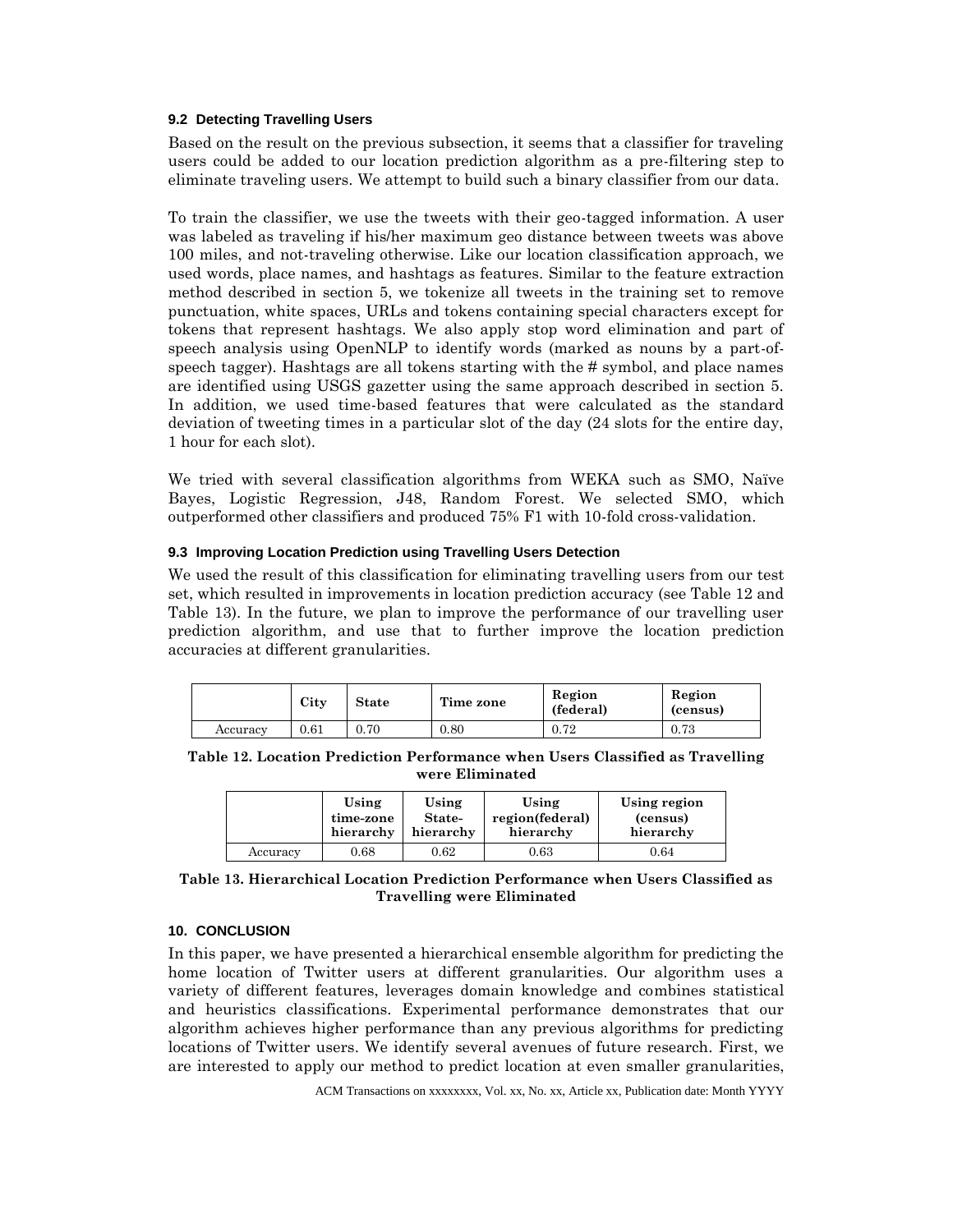such as the neighborhood level. Towards that, we plan to incorporate more domain knowledge in our location prediction models, such as a landmark database<sup>16</sup>. Along the same line, it would be interesting to explore the possibilities of predicting the location of each message. Second, we plan to investigate further on detecting travelling users, and use that to improve the accuracies of our location classifiers. Third, we would like to support incremental update of our models for better integration with streaming analytics applications. Finally, we hope to integrate our algorithm into various applications to explore its usefulness in real world deployments.

#### **REFERENCES**

- Benjamin Adams and Krzysztof Janowicz. 2012. On the Geo-Indicativeness of non-Georeferenced Text, In *Proceedings of the 6th. International Conference on Weblogs and Social Media (ICWSM'12),* AAAI Press, 375 - 378.
- Puneet Agarwal, Rajgopal Vaithiyanathan, Saurabh Sharma and Gautam Shroff, 2012. Catching the Long-Tail: Extracting Local News Events from Twitter. In *Proceedings of the 6th. International Conference on Weblogs and Social Media (ICWSM'12),* AAAI Press, 379 - 382.
- Einat Amitay, Nadav Har'El, Ron Sivan and Aya Soffer, 2004. Web-a-where: Geotagging Web content. *In Proceedings of the 27th Annual International ACM SIGIR Conference (SIGIR'04),* ACM, 273-280
- Lars Backstrom, Eric Sun and Cameron Marlow, 2010. Find Me If You Can: Improving Geographical Prediction with Social and Spatial Proximity. In *Proceedings of the 19th International World Wide Web Conference (WWW'10),* ACM Press, 61-70
- Michael S. Bernstein, Bongwon Suh, Lichan Hong, Jilin Chen, Sanjay Kairam, and Ed H. Chi. 2010. Eddi: interactive topic-based browsing of social status streams. In *Proceedings of the 23nd annual ACM symposium on User interface software and technology* (UIST '10). ACM,303-312.
- Leo Breiman. 1996. Bagging predictors. *Mach. Learn.* 24, 2 (August 1996), 123-140.
- Swarup Chandra, Latifur Khan, and Fahad Bin Muhaya, 2011. Estimating Twitter User Location using Social-Interactions and Content Based Approach. In *Proceedings of IEEE SocialCom/PASSAT,* IEEE Computer Society, 838-843
- Jonathan Chang and Eric Sun. 2011. Location3: How Users Share and Respond to Location-Based Data on Social Networking Sites, In *Proceedings of the 5th. International Conference on Weblogs and Social Media (ICWSM'11),* AAAI Press, 74 - 80.
- Hau-wen Chang, Dongwon Lee, Mohammed Eltaher, and Jeongkyu Lee. 2012. @Phillies Tweeting from Philly? Predicting Twitter User Locations with Spatial Word Usage. In *Proceedings of the 2012 International Conference on Advances in Social Networks Analysis and Mining (ASONAM 2012)* (ASONAM '12). IEEE Computer Society, 111-118.
- Zhiyuan Cheng, James Caverlee, and Kyumin Lee. 2010. You are where you tweet: a content-based approach to geo-locating twitter users. In *Proceedings of the 19th ACM international conference on Information and knowledge management* (CIKM '10). ACM, 759-768.
- Eunjoon Cho, Seth A. Myers, and Jure Leskovec. 2011. Friendship and mobility: user movement in location-based social networks. In *Proceedings of the 17th ACM SIGKDD international conference on Knowledge discovery and data mining* (KDD '11). ACM, 1082-1090.
- Justin Cranshaw, Raz Schwartz, Jason I. Hong and Norman Sadeh. 2012. The Livehoods Project: Utilizing Social Media to Understand the Dynamics of a City. *In Proceedings of the 6th. International Conference on Weblogs and Social Media (ICWSM'12),* AAAI Press, 58-65.
- Nilesh Dalvi, Ravi Kumar, and Bo Pang. 2012. Object matching in tweets with spatial models. In*Proceedings of the fifth ACM international conference on Web search and data mining* (WSDM '12). ACM. 43-52
- Thomas G. Dietterich. 2010. Ensemble Methods in Machine Learning, International Workshop on Multiple Classifier Systems. Springer. 1-15
- Susan Dumais and Hao Chen. 2000. Hierarchical classification of Web content. In *Proceedings of the 23rd annual international ACM SIGIR conference on Research and development in information retrieval* (SIGIR '00). ACM, 256-263.
- Jacob Eisenstein, Brendan O'Connor, Noah A. Smith, and Eric P. Xing. 2010. A latent variable model for geographic lexical variation. In *Proceedings of the 2010 Conference on Empirical Methods in Natural Language Processing* (EMNLP '10). Association for Computational Linguistics,1277-1287.

 $\overline{a}$ 

<sup>16</sup> [http://poidirectory.com/poifiles/united\\_states/](http://poidirectory.com/poifiles/united_states/)